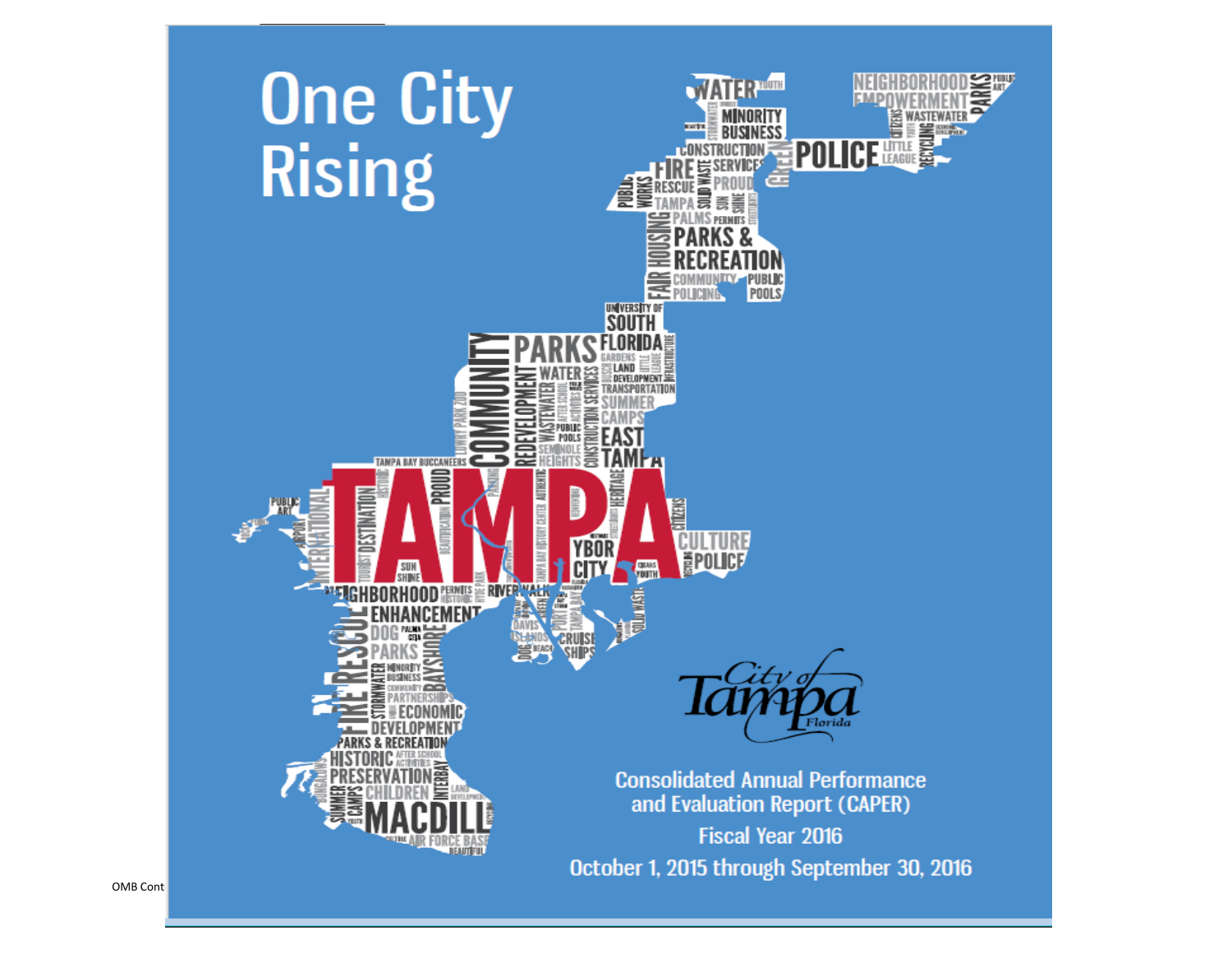### **CR-05 - Goals and Outcomes**

### **Progress the jurisdiction has made in carrying out its strategic plan and its action plan. 91.520(a)**

This could be an overview that includes major initiatives and highlights that were proposed and executed throughout the program year.

The Consolidated Annual Performance and Evaluation Report (CAPER) describes the activities undertaken during the program year October 1, 2015 – September 30, 2016 using the city's federal allcations from HUD for the Community Development Block Grant Program, the HOME Investment Partnership (HOME), Emergency Solutions Grant (ESG) and Housing Opportunities for People With AIDS (HOPWA. Activities and accomplishments described in this report primarily benefitted very, low, low and moderate income residents in the City of Tampa.

This report represents the fouth year of the current Consolidated Plan and the City is has already met many of the goals outlined in the 5 year plan and on target to meet the remaining goals. During this past year the HCD Division:

- Completed a reorganization which updated job descriptions and reorganized the division to best meet the needs of the City of Tampa and the community.
- As a part of the reorg the Community Affairs Division was merged with the Housing and Community Development Division. This provided the community with a higher level of customer service and the two divisions are able to benefit from the shared resources, better communication and joint ventures.
- Fair Housing Education Education is now incorporated in to all HCD activities. During technical assistance workshops non-profit agencies have learned more about housing discrimination which has lead to an increase in Fair Housing cases.
- The City of Tampa joined the Mayor's Challenge to end Veteran Homelessness working with the County, THHI and a number of nonprofit partners continued again held Operation Reveille . In its second year the event included a job placement. Vets received training, clothing and resumes as part of the event. They were registered with a job placement agency to begin working on obtaining permanent employment.
- In an effort to increase homeownership, the Housing Counseling team began offering pre-purchase counseling and working with the Greater Tampa Area Realtor's Association to assist potential first time homebuyers to achieve the dream of homeownership. The On the Road Home Show has been a huge success.
- Awarded a contract for Phase II of the Neihemiah project which will provide 24 new single family homes in the Sulphur Springs neighborhood. Providing homeownership opportunities for low-moderate income first time homebuyers.

## **Comparison of the proposed versus actual outcomes for each outcome measure submitted with the consolidated plan and explain, if applicable, why progress was not made toward meeting goals and objectives. 91.520(g)**

Categories, priority levels, funding sources and amounts, outcomes/objectives, goal outcome indicators, units of measure, targets, actual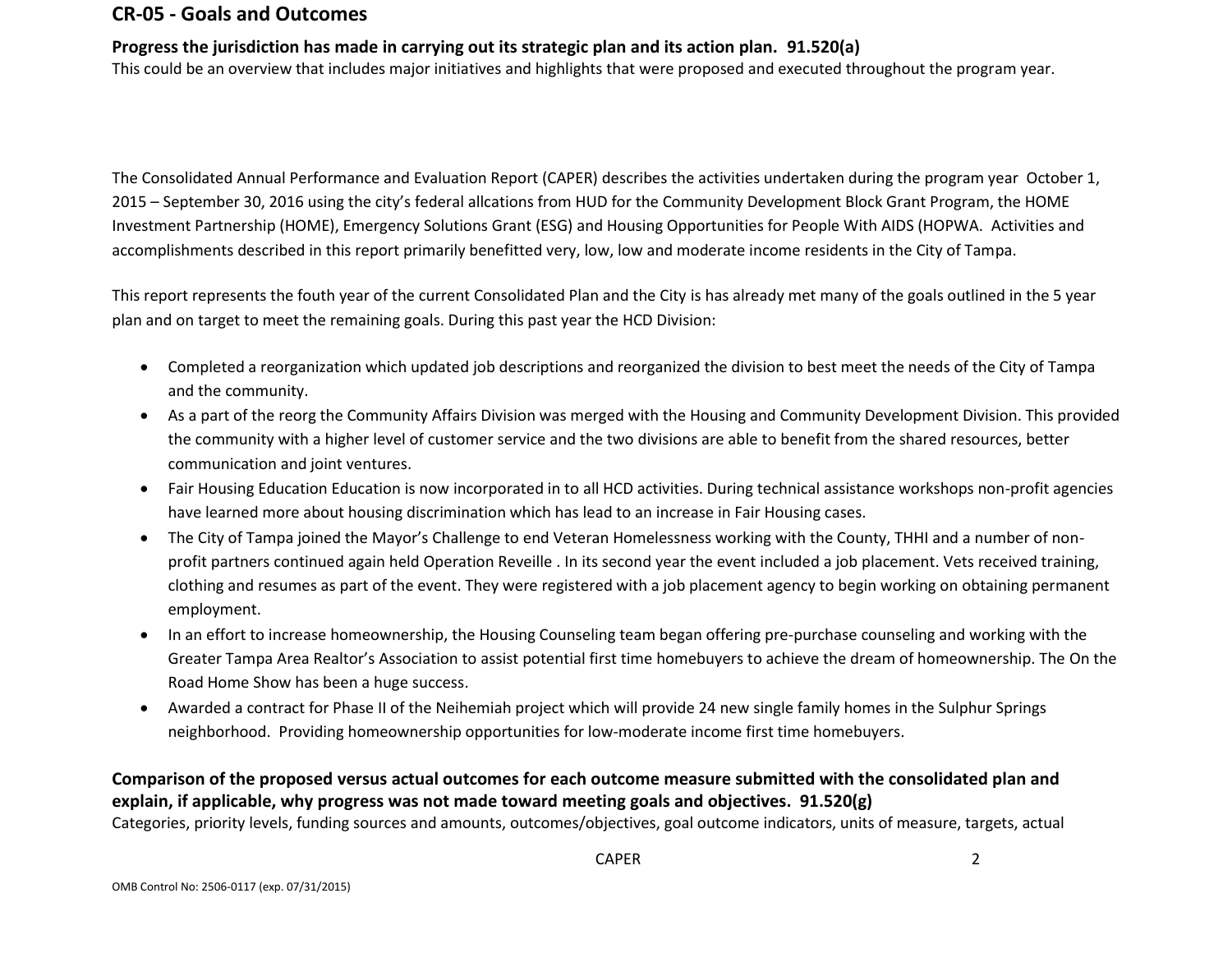| Plan<br>Year<br>2013 Goal -<br>Public service activities<br>Affordable<br>other than<br>Decent and<br>Persons<br>5000<br>4278<br>Affordable<br>85.56%<br>Housing<br>Low/Moderate Income<br>Assisted<br>Housing<br><b>Housing Benefit</b><br>2013 Goal -<br>Public service activities<br>Affordable<br>for Low/Moderate<br>Decent and<br>Households<br>200<br>235<br>Affordable<br>Housing<br><b>Income Housing</b><br>Assisted<br>117.50%<br><b>Benefit</b><br>Housing<br>2013 Goal -<br>Household<br>Affordable<br>Decent and<br><b>Rental units</b><br>Housing<br>323<br>40<br>Affordable<br>12.38%<br>Housing<br>constructed<br>Unit<br>Housing<br>2013 Goal -<br>Household<br>Affordable<br>Rental units<br>Decent and<br>Housing<br>50<br>128<br>Affordable<br>rehabilitated<br>256.00%<br>Housing<br>Unit<br>Housing<br>2013 Goal -<br>Household<br>Affordable<br>Decent and<br><b>Homeowner Housing</b><br>$\pmb{0}$<br>$\mathbf 0$<br>Housing<br>Affordable<br>Added<br>Housing<br>Unit<br>Housing<br>2013 Goal - | Goal | Category | Source /<br><b>Amount</b> | Indicator | Unit of<br><b>Measure</b> | <b>Expected</b><br><b>Strategic</b> | Actual-<br><b>Strategic</b><br>Plan | Percent<br>Complete | <b>Expected</b><br>Program | Actual-<br>Program<br>Year | Percent<br>Complete |
|---------------------------------------------------------------------------------------------------------------------------------------------------------------------------------------------------------------------------------------------------------------------------------------------------------------------------------------------------------------------------------------------------------------------------------------------------------------------------------------------------------------------------------------------------------------------------------------------------------------------------------------------------------------------------------------------------------------------------------------------------------------------------------------------------------------------------------------------------------------------------------------------------------------------------------------------------------------------------------------------------------------------------|------|----------|---------------------------|-----------|---------------------------|-------------------------------------|-------------------------------------|---------------------|----------------------------|----------------------------|---------------------|
|                                                                                                                                                                                                                                                                                                                                                                                                                                                                                                                                                                                                                                                                                                                                                                                                                                                                                                                                                                                                                           |      |          |                           |           |                           |                                     |                                     |                     |                            |                            |                     |
|                                                                                                                                                                                                                                                                                                                                                                                                                                                                                                                                                                                                                                                                                                                                                                                                                                                                                                                                                                                                                           |      |          |                           |           |                           |                                     |                                     |                     |                            |                            |                     |
|                                                                                                                                                                                                                                                                                                                                                                                                                                                                                                                                                                                                                                                                                                                                                                                                                                                                                                                                                                                                                           |      |          |                           |           |                           |                                     |                                     |                     |                            |                            |                     |
|                                                                                                                                                                                                                                                                                                                                                                                                                                                                                                                                                                                                                                                                                                                                                                                                                                                                                                                                                                                                                           |      |          |                           |           |                           |                                     |                                     |                     |                            |                            |                     |
|                                                                                                                                                                                                                                                                                                                                                                                                                                                                                                                                                                                                                                                                                                                                                                                                                                                                                                                                                                                                                           |      |          |                           |           |                           |                                     |                                     |                     |                            |                            |                     |
|                                                                                                                                                                                                                                                                                                                                                                                                                                                                                                                                                                                                                                                                                                                                                                                                                                                                                                                                                                                                                           |      |          |                           |           |                           |                                     |                                     |                     |                            |                            |                     |
|                                                                                                                                                                                                                                                                                                                                                                                                                                                                                                                                                                                                                                                                                                                                                                                                                                                                                                                                                                                                                           |      |          |                           |           |                           |                                     |                                     |                     |                            |                            |                     |
|                                                                                                                                                                                                                                                                                                                                                                                                                                                                                                                                                                                                                                                                                                                                                                                                                                                                                                                                                                                                                           |      |          |                           |           |                           |                                     |                                     |                     |                            |                            |                     |
|                                                                                                                                                                                                                                                                                                                                                                                                                                                                                                                                                                                                                                                                                                                                                                                                                                                                                                                                                                                                                           |      |          |                           |           |                           |                                     |                                     |                     |                            |                            |                     |
|                                                                                                                                                                                                                                                                                                                                                                                                                                                                                                                                                                                                                                                                                                                                                                                                                                                                                                                                                                                                                           |      |          |                           |           |                           |                                     |                                     |                     |                            |                            |                     |
|                                                                                                                                                                                                                                                                                                                                                                                                                                                                                                                                                                                                                                                                                                                                                                                                                                                                                                                                                                                                                           |      |          |                           |           |                           |                                     |                                     |                     |                            |                            |                     |
|                                                                                                                                                                                                                                                                                                                                                                                                                                                                                                                                                                                                                                                                                                                                                                                                                                                                                                                                                                                                                           |      |          |                           |           |                           |                                     |                                     |                     |                            |                            |                     |
|                                                                                                                                                                                                                                                                                                                                                                                                                                                                                                                                                                                                                                                                                                                                                                                                                                                                                                                                                                                                                           |      |          |                           |           |                           |                                     |                                     |                     |                            |                            |                     |
|                                                                                                                                                                                                                                                                                                                                                                                                                                                                                                                                                                                                                                                                                                                                                                                                                                                                                                                                                                                                                           |      |          |                           |           |                           |                                     |                                     |                     |                            |                            |                     |
|                                                                                                                                                                                                                                                                                                                                                                                                                                                                                                                                                                                                                                                                                                                                                                                                                                                                                                                                                                                                                           |      |          |                           |           |                           |                                     |                                     |                     |                            |                            |                     |
|                                                                                                                                                                                                                                                                                                                                                                                                                                                                                                                                                                                                                                                                                                                                                                                                                                                                                                                                                                                                                           |      |          |                           |           |                           |                                     |                                     |                     |                            |                            |                     |
|                                                                                                                                                                                                                                                                                                                                                                                                                                                                                                                                                                                                                                                                                                                                                                                                                                                                                                                                                                                                                           |      |          |                           |           |                           |                                     |                                     |                     |                            |                            |                     |
|                                                                                                                                                                                                                                                                                                                                                                                                                                                                                                                                                                                                                                                                                                                                                                                                                                                                                                                                                                                                                           |      |          |                           |           |                           |                                     |                                     |                     |                            |                            |                     |
|                                                                                                                                                                                                                                                                                                                                                                                                                                                                                                                                                                                                                                                                                                                                                                                                                                                                                                                                                                                                                           |      |          |                           |           |                           |                                     |                                     |                     |                            |                            |                     |
|                                                                                                                                                                                                                                                                                                                                                                                                                                                                                                                                                                                                                                                                                                                                                                                                                                                                                                                                                                                                                           |      |          |                           |           |                           |                                     |                                     |                     |                            |                            |                     |
|                                                                                                                                                                                                                                                                                                                                                                                                                                                                                                                                                                                                                                                                                                                                                                                                                                                                                                                                                                                                                           |      |          |                           |           | Household                 |                                     |                                     |                     |                            |                            |                     |
| Affordable<br>Decent and<br><b>Homeowner Housing</b><br>Housing<br>200<br>107                                                                                                                                                                                                                                                                                                                                                                                                                                                                                                                                                                                                                                                                                                                                                                                                                                                                                                                                             |      |          |                           |           |                           |                                     |                                     |                     |                            |                            |                     |
| Affordable<br>Rehabilitated<br>53.50%<br>Housing<br>Unit                                                                                                                                                                                                                                                                                                                                                                                                                                                                                                                                                                                                                                                                                                                                                                                                                                                                                                                                                                  |      |          |                           |           |                           |                                     |                                     |                     |                            |                            |                     |
| Housing<br>2013 Goal -                                                                                                                                                                                                                                                                                                                                                                                                                                                                                                                                                                                                                                                                                                                                                                                                                                                                                                                                                                                                    |      |          |                           |           |                           |                                     |                                     |                     |                            |                            |                     |
| <b>Direct Financial</b><br>Affordable<br>Households<br>Decent and                                                                                                                                                                                                                                                                                                                                                                                                                                                                                                                                                                                                                                                                                                                                                                                                                                                                                                                                                         |      |          |                           |           |                           |                                     |                                     |                     |                            |                            |                     |
| 25<br>13<br>Assistance to<br>Affordable<br>52.00%<br>Housing<br>Assisted                                                                                                                                                                                                                                                                                                                                                                                                                                                                                                                                                                                                                                                                                                                                                                                                                                                                                                                                                  |      |          |                           |           |                           |                                     |                                     |                     |                            |                            |                     |
| Homebuyers<br>Housing                                                                                                                                                                                                                                                                                                                                                                                                                                                                                                                                                                                                                                                                                                                                                                                                                                                                                                                                                                                                     |      |          |                           |           |                           |                                     |                                     |                     |                            |                            |                     |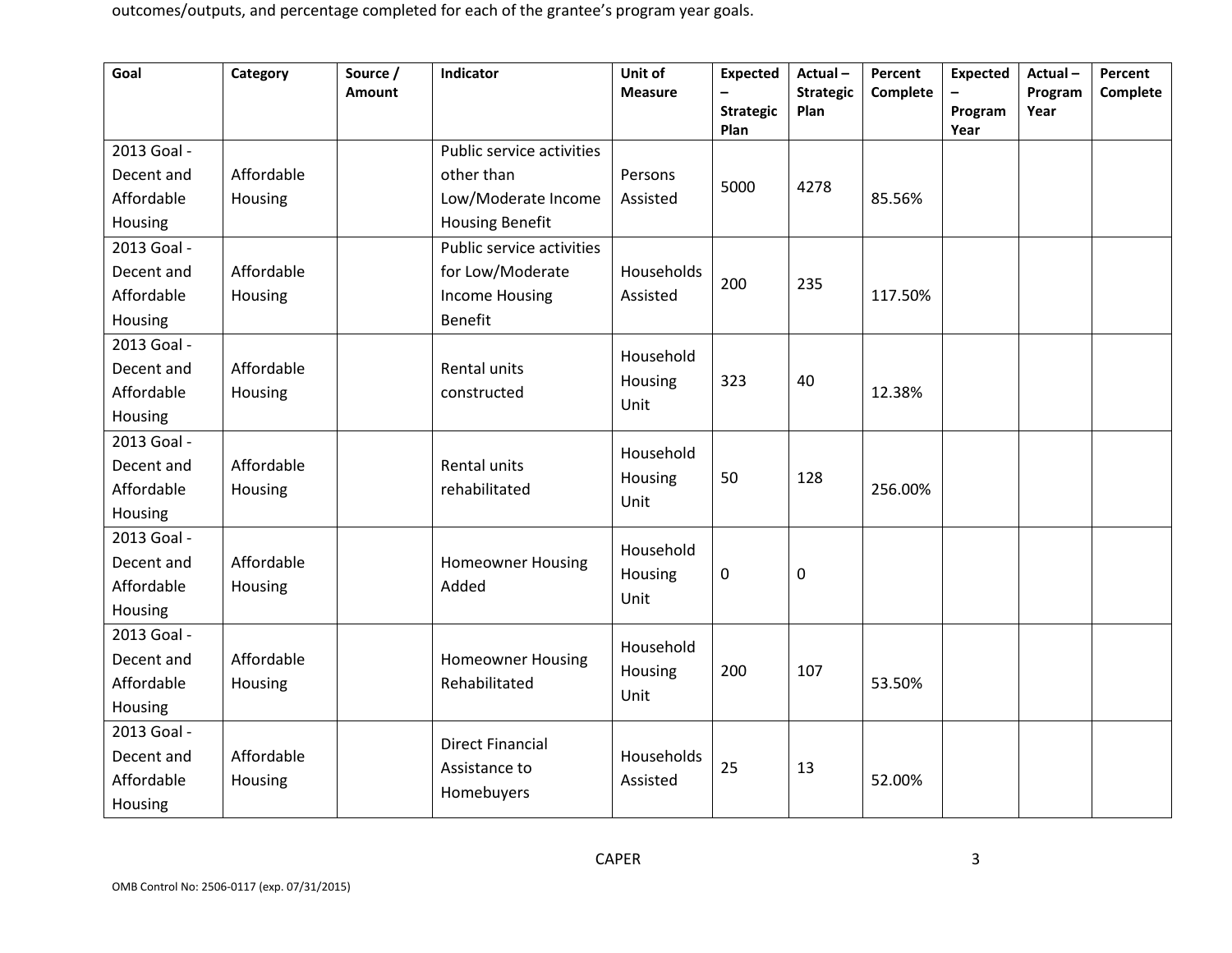| 2013 Goal -<br>Decent and<br>Affordable<br>Housing | Affordable<br>Housing                                              | Tenant-based rental<br>assistance / Rapid<br>Rehousing                                   | Households<br>Assisted        | 1620 | 644            | 39.75% |  |  |
|----------------------------------------------------|--------------------------------------------------------------------|------------------------------------------------------------------------------------------|-------------------------------|------|----------------|--------|--|--|
| 2013 Goal -<br>Decent and<br>Affordable<br>Housing | Affordable<br>Housing                                              | Homelessness<br>Prevention                                                               | Persons<br>Assisted           | 250  | 100            | 40.00% |  |  |
| 2013 Goal -<br>Decent and<br>Affordable<br>Housing | Affordable<br>Housing                                              | Housing for People<br>with HIV/AIDS added                                                | Household<br>Housing<br>Unit  | 490  | 423            | 86.33% |  |  |
| 2013 Goal -<br>Decent and<br>Affordable<br>Housing | Affordable<br>Housing                                              | <b>HIV/AIDS Housing</b><br>Operations                                                    | Household<br>Housing<br>Unit  | 2500 | 620            | 24.80% |  |  |
| 2013 Goal -<br>Decent and<br>Affordable<br>Housing | Affordable<br>Housing                                              | Other                                                                                    | Other                         | 385  | 117            | 30.39% |  |  |
| 2013 Goal -<br>Economic<br>Opportunities           | Non-Housing<br>Community<br>Development<br>Economic<br>Development | Public service activities<br>other than<br>Low/Moderate Income<br><b>Housing Benefit</b> | Persons<br>Assisted           | 500  | 380            | 76.00% |  |  |
| 2013 Goal -<br>Economic<br>Opportunities           | Non-Housing<br>Community<br>Development<br>Economic<br>Development | Jobs created/retained                                                                    | Jobs                          | 200  | $\overline{2}$ | 1.00%  |  |  |
| 2013 Goal -<br>Economic<br>Opportunities           | Non-Housing<br>Community<br>Development<br>Economic<br>Development | <b>Businesses assisted</b>                                                               | <b>Businesses</b><br>Assisted | 20   | $\pmb{0}$      | 0.00%  |  |  |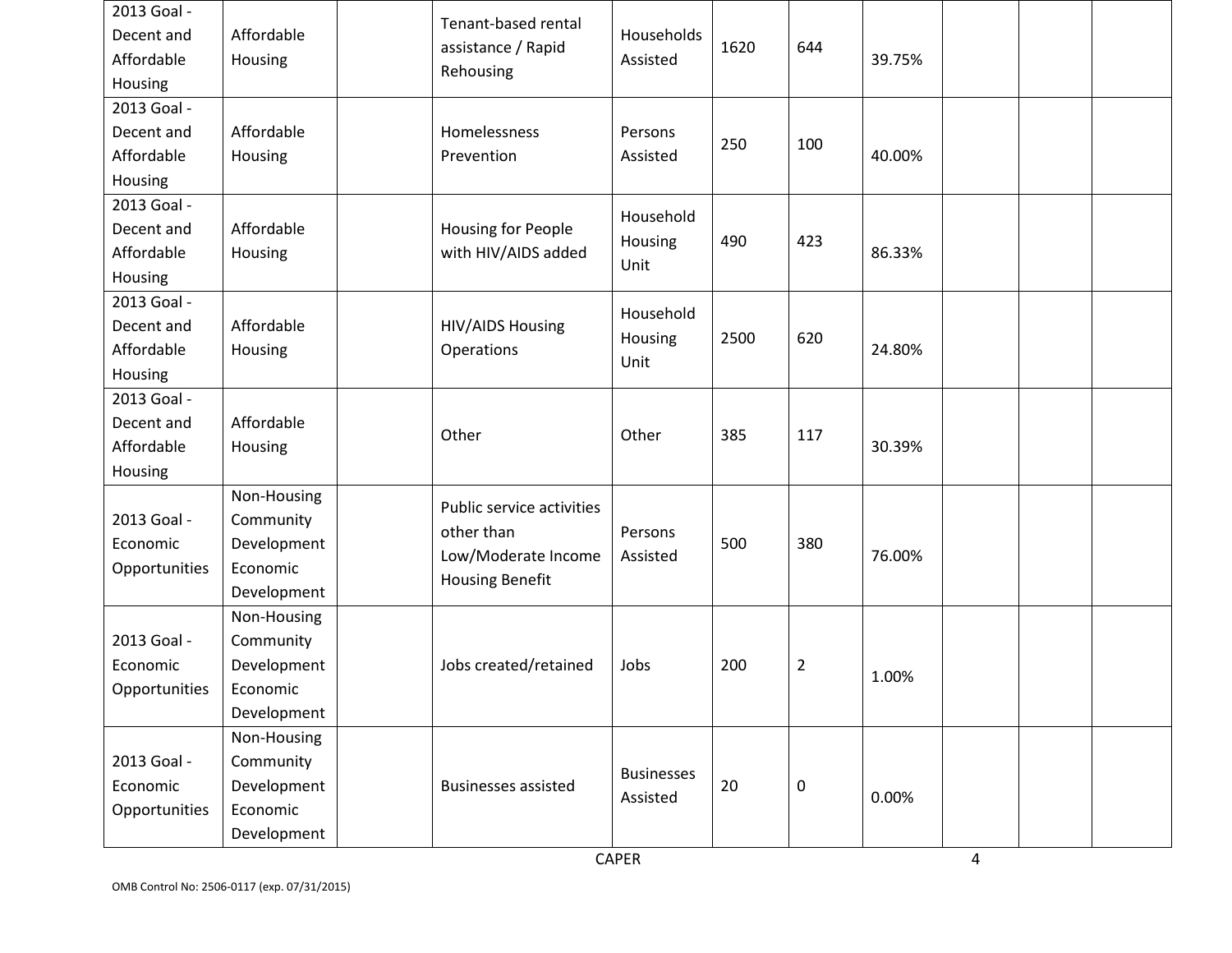|                 | Non-Housing |                                         |             |             |           |         |  |  |
|-----------------|-------------|-----------------------------------------|-------------|-------------|-----------|---------|--|--|
| 2013 Goal -     | Community   |                                         |             |             |           |         |  |  |
| Economic        | Development | Other                                   | Other       | 740         | $\pmb{0}$ | 0.00%   |  |  |
| Opportunities   | Economic    |                                         |             |             |           |         |  |  |
|                 | Development |                                         |             |             |           |         |  |  |
|                 |             | Public Facility or                      |             |             |           |         |  |  |
| 2013 Goal -     |             | Infrastructure                          | Persons     |             |           |         |  |  |
| Suitable Living | Homeless    | Activities other than                   | Assisted    | 2500        | 17126     | 685.04% |  |  |
| Environment     |             | Low/Moderate Income                     |             |             |           |         |  |  |
|                 |             | <b>Housing Benefit</b>                  |             |             |           |         |  |  |
| 2013 Goal -     |             | Public service activities               |             |             |           |         |  |  |
| Suitable Living | Homeless    | other than                              | Persons     | 3000        | 1661      |         |  |  |
| Environment     |             | Low/Moderate Income                     | Assisted    |             |           | 55.37%  |  |  |
|                 |             | <b>Housing Benefit</b>                  |             |             |           |         |  |  |
| 2013 Goal -     |             | <b>Homeless Person</b>                  | Persons     |             |           |         |  |  |
| Suitable Living | Homeless    |                                         | Assisted    | 5000        | 1253      | 25.06%  |  |  |
| Environment     |             | Overnight Shelter                       |             |             |           |         |  |  |
| 2013 Goal -     |             | Overnight/Emergency                     |             |             |           |         |  |  |
| Suitable Living | Homeless    | Shelter/Transitional                    | <b>Beds</b> | 16200       | 86982     | 536.93% |  |  |
| Environment     |             | Housing Beds added                      |             |             |           |         |  |  |
| 2013 Goal -     |             | Homelessness                            | Persons     |             |           |         |  |  |
| Suitable Living | Homeless    | Prevention                              | Assisted    | 3240        | 100       | 3.09%   |  |  |
| Environment     |             |                                         |             |             |           |         |  |  |
| 2013 Goal -     |             |                                         |             |             |           |         |  |  |
| Suitable Living | Homeless    | Other                                   | Other       | 9000        | 2132      | 23.69%  |  |  |
| Environment     |             |                                         |             |             |           |         |  |  |
| 2014 Goal -     |             | Public service activities               |             |             |           |         |  |  |
| Provide and     |             |                                         |             |             |           |         |  |  |
| Sustain         | Affordable  | for Low/Moderate                        | Households  | $\mathbf 0$ | 0         |         |  |  |
| Affordable      | Housing     | <b>Income Housing</b><br><b>Benefit</b> | Assisted    |             |           |         |  |  |
| Housing         |             |                                         |             |             |           |         |  |  |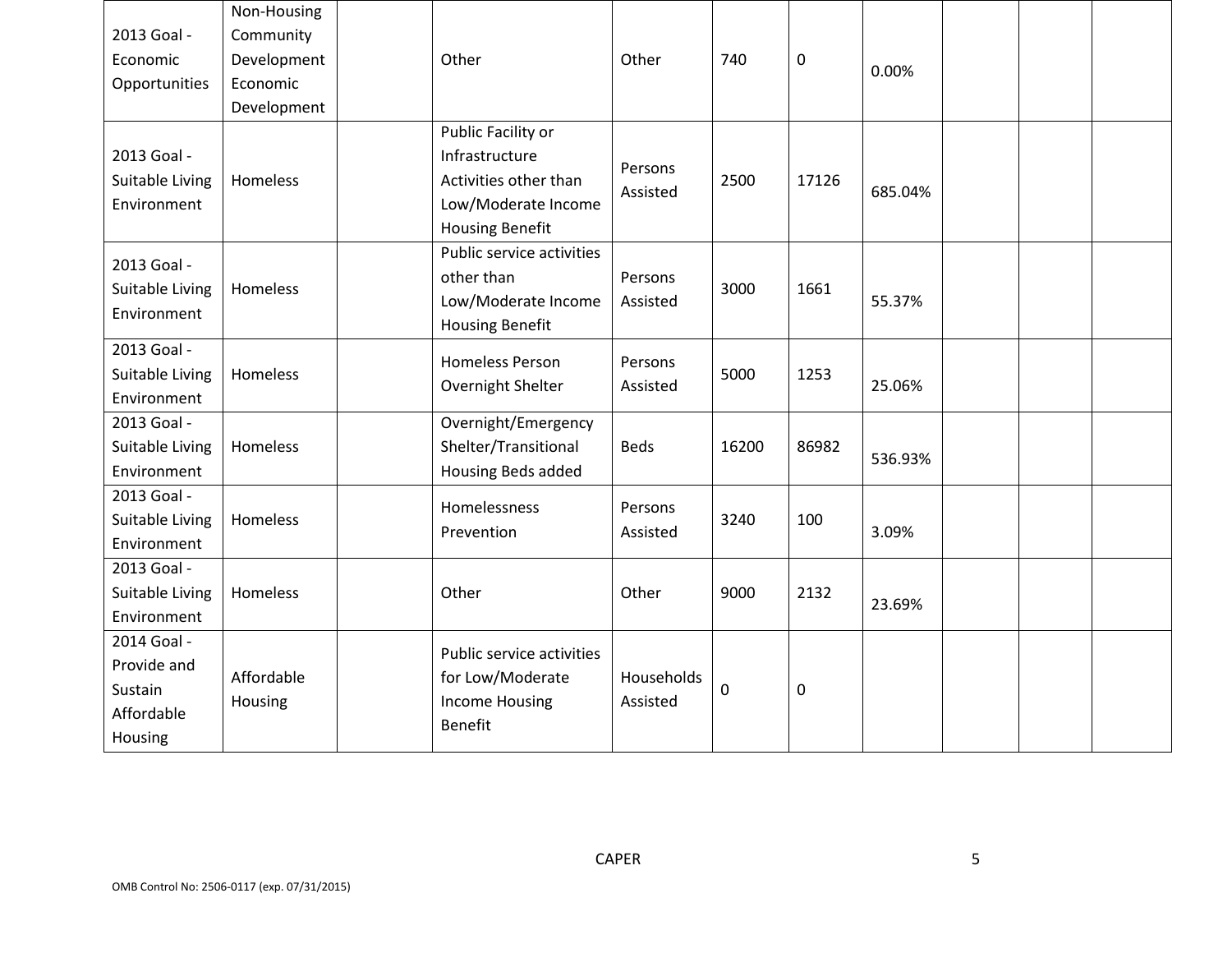| 2014 Goal -<br>Provide and<br>Sustain<br>Affordable<br>Housing | Affordable<br>Housing | Rental units<br>constructed                            | Household<br>Housing<br>Unit | $\pmb{0}$        | $\boldsymbol{0}$ |  |  |
|----------------------------------------------------------------|-----------------------|--------------------------------------------------------|------------------------------|------------------|------------------|--|--|
| 2014 Goal -<br>Provide and<br>Sustain<br>Affordable<br>Housing | Affordable<br>Housing | Rental units<br>rehabilitated                          | Household<br>Housing<br>Unit | $\mathbf 0$      | $\boldsymbol{0}$ |  |  |
| 2014 Goal -<br>Provide and<br>Sustain<br>Affordable<br>Housing | Affordable<br>Housing | <b>Homeowner Housing</b><br>Rehabilitated              | Household<br>Housing<br>Unit | $\pmb{0}$        | $\boldsymbol{0}$ |  |  |
| 2014 Goal -<br>Provide and<br>Sustain<br>Affordable<br>Housing | Affordable<br>Housing | <b>Direct Financial</b><br>Assistance to<br>Homebuyers | Households<br>Assisted       | $\pmb{0}$        | $\boldsymbol{0}$ |  |  |
| 2014 Goal -<br>Provide and<br>Sustain<br>Affordable<br>Housing | Affordable<br>Housing | Tenant-based rental<br>assistance / Rapid<br>Rehousing | Households<br>Assisted       | $\pmb{0}$        | $\boldsymbol{0}$ |  |  |
| 2014 Goal -<br>Provide and<br>Sustain<br>Affordable<br>Housing | Affordable<br>Housing | Homelessness<br>Prevention                             | Persons<br>Assisted          | $\pmb{0}$        | $\boldsymbol{0}$ |  |  |
| 2014 Goal -<br>Provide and<br>Sustain<br>Affordable<br>Housing | Affordable<br>Housing | Housing for People<br>with HIV/AIDS added              | Household<br>Housing<br>Unit | $\boldsymbol{0}$ | $\boldsymbol{0}$ |  |  |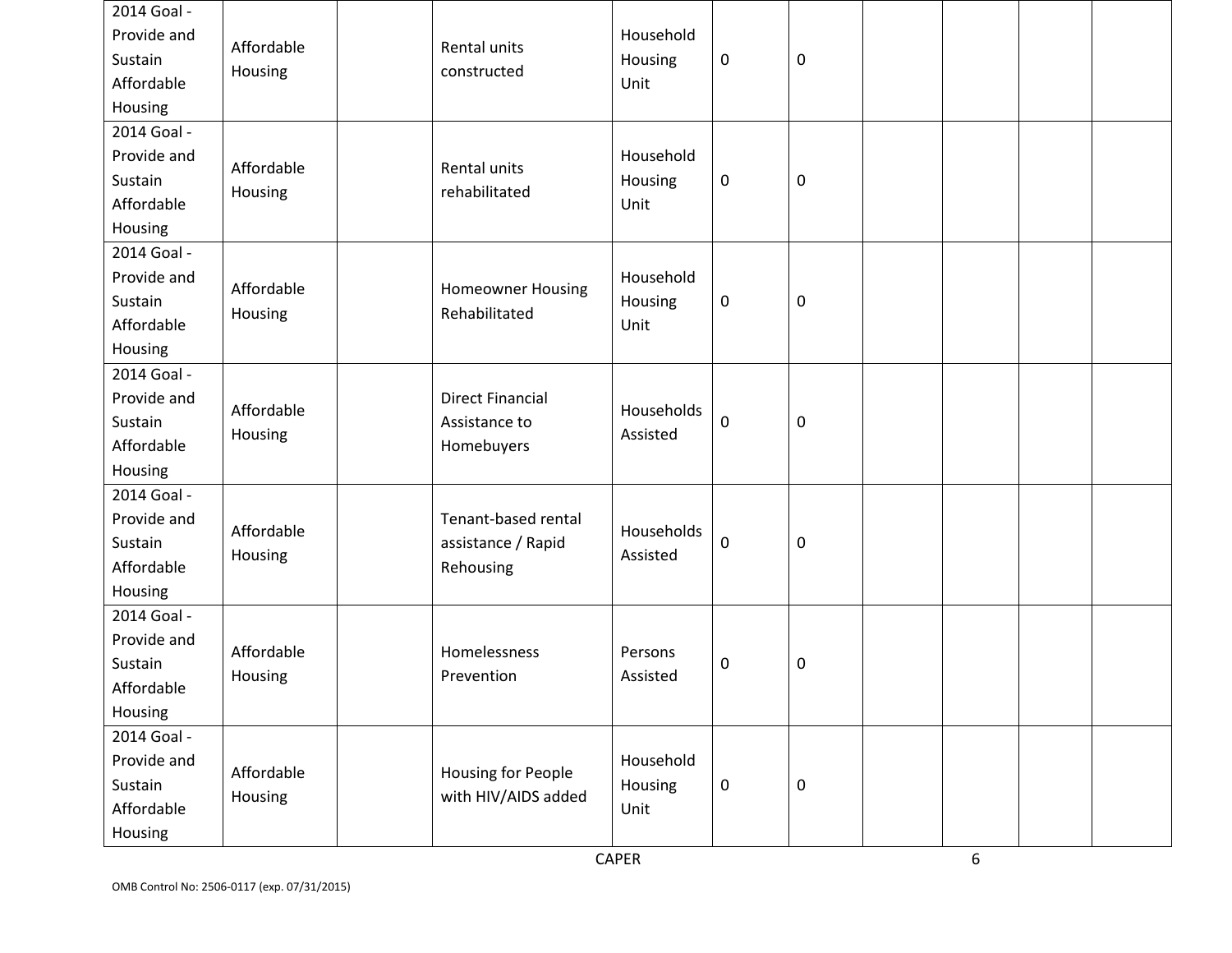| 2014 Goal -<br>Provide and<br>Sustain<br>Affordable<br>Housing | Affordable<br>Housing                   | <b>HIV/AIDS Housing</b><br>Operations                                                                          | Household<br>Housing<br>Unit  | $\pmb{0}$   | $\boldsymbol{0}$ |  |  |
|----------------------------------------------------------------|-----------------------------------------|----------------------------------------------------------------------------------------------------------------|-------------------------------|-------------|------------------|--|--|
| 2014 Goal -<br>Provide<br>Economic<br>Opportunities            | Special<br>Economic<br>Development      | Public service activities<br>other than<br>Low/Moderate Income<br><b>Housing Benefit</b>                       | Persons<br>Assisted           | $\pmb{0}$   | $\boldsymbol{0}$ |  |  |
| 2014 Goal -<br>Provide<br>Economic<br>Opportunities            | Special<br>Economic<br>Development      | Jobs created/retained                                                                                          | Jobs                          | $\mathbf 0$ | $\boldsymbol{0}$ |  |  |
| 2014 Goal -<br>Provide<br>Economic<br>Opportunities            | Special<br>Economic<br>Development      | <b>Businesses assisted</b>                                                                                     | <b>Businesses</b><br>Assisted | $\pmb{0}$   | $\boldsymbol{0}$ |  |  |
| 2014 Goal -<br>Provide<br>Suitable Living<br>Environment       | Non-Housing<br>Community<br>Development | Public Facility or<br>Infrastructure<br>Activities other than<br>Low/Moderate Income<br><b>Housing Benefit</b> | Persons<br>Assisted           | $\mathbf 0$ | $\boldsymbol{0}$ |  |  |
| 2014 Goal -<br>Provide<br>Suitable Living<br>Environment       | Non-Housing<br>Community<br>Development | Public Facility or<br>Infrastructure<br>Activities for<br>Low/Moderate Income<br><b>Housing Benefit</b>        | Households<br>Assisted        | $\mathbf 0$ | $\boldsymbol{0}$ |  |  |
| 2014 Goal -<br>Provide<br>Suitable Living<br>Environment       | Non-Housing<br>Community<br>Development | Public service activities<br>other than<br>Low/Moderate Income<br><b>Housing Benefit</b>                       | Persons<br>Assisted           | $\mathbf 0$ | $\pmb{0}$        |  |  |
| 2014 Goal -<br>Provide<br>Suitable Living<br>Environment       | Non-Housing<br>Community<br>Development | <b>Homeowner Housing</b><br>Rehabilitated                                                                      | Household<br>Housing<br>Unit  | 0           | $\boldsymbol{0}$ |  |  |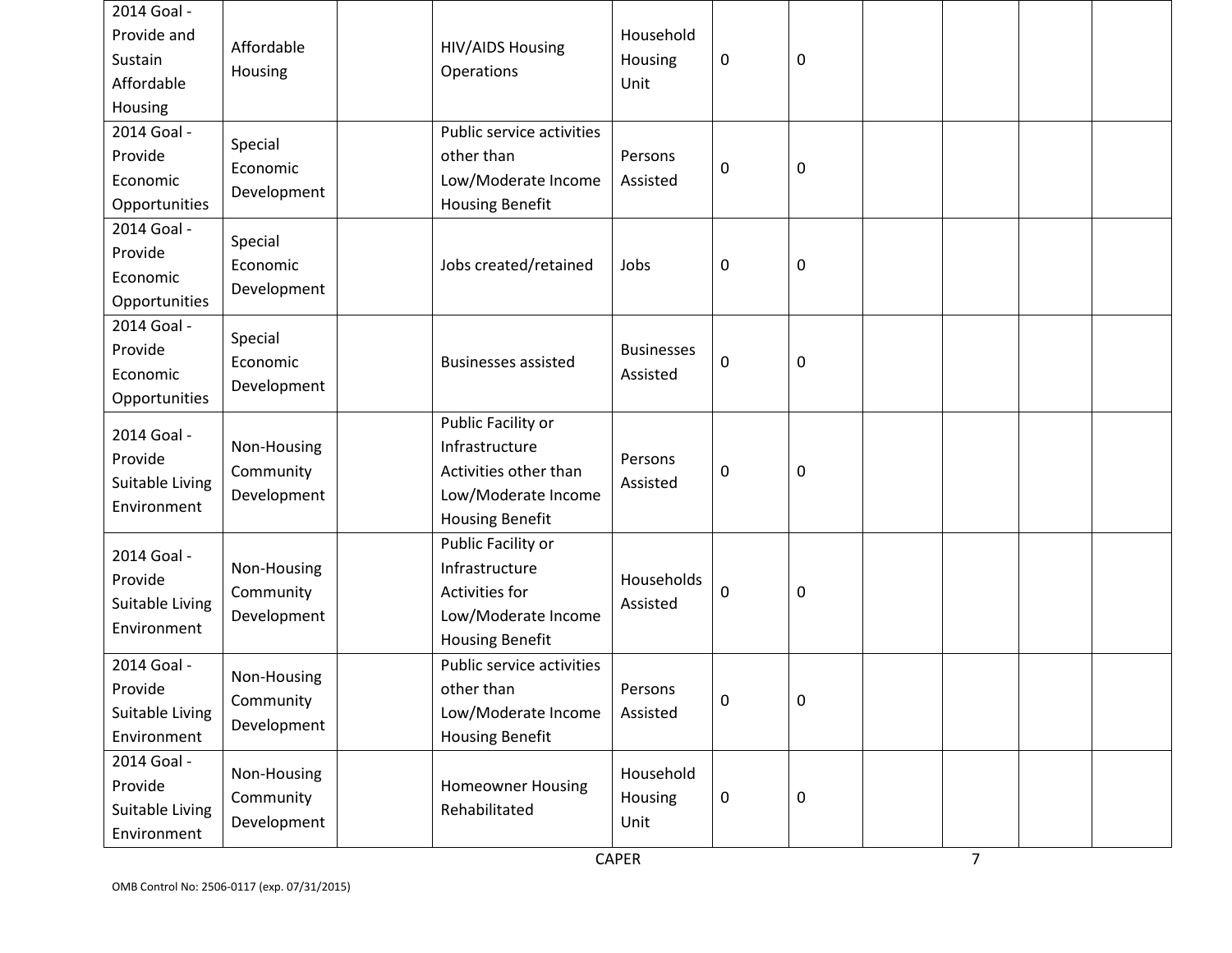| 2014 Goal -<br>Provide<br>Suitable Living<br>Environment | Non-Housing<br>Community<br>Development |                                                                                       | <b>Homeless Person</b><br>Overnight Shelter                                              | Persons<br>Assisted          | $\boldsymbol{0}$ | $\pmb{0}$        |    |             |       |
|----------------------------------------------------------|-----------------------------------------|---------------------------------------------------------------------------------------|------------------------------------------------------------------------------------------|------------------------------|------------------|------------------|----|-------------|-------|
| Provide and<br>Sustain<br>Affordable<br>Housing          | Affordable<br>Housing                   | CDBG:<br>\$576962/<br>HOPWA:<br>\$3105185<br>/ HOME:<br>\$996160/<br>ESG:<br>\$162088 | Public service activities<br>for Low/Moderate<br><b>Income Housing</b><br><b>Benefit</b> | Households<br>Assisted       | $\mathbf 0$      | $\boldsymbol{0}$ | 37 | $\mathbf 0$ | 0.00% |
| Provide and<br>Sustain<br>Affordable<br>Housing          | Affordable<br>Housing                   | CDBG:<br>\$576962/<br>HOPWA:<br>\$3105185<br>/ HOME:<br>\$996160/<br>ESG:<br>\$162088 | Rental units<br>constructed                                                              | Household<br>Housing<br>Unit | $\boldsymbol{0}$ | 0                | 10 | 0           | 0.00% |
| Provide and<br>Sustain<br>Affordable<br>Housing          | Affordable<br>Housing                   | CDBG:<br>\$576962/<br>HOPWA:<br>\$3105185<br>/ HOME:<br>\$996160/<br>ESG:<br>\$162088 | <b>Homeowner Housing</b><br>Rehabilitated                                                | Household<br>Housing<br>Unit | $\pmb{0}$        | $\boldsymbol{0}$ | 40 | 0           | 0.00% |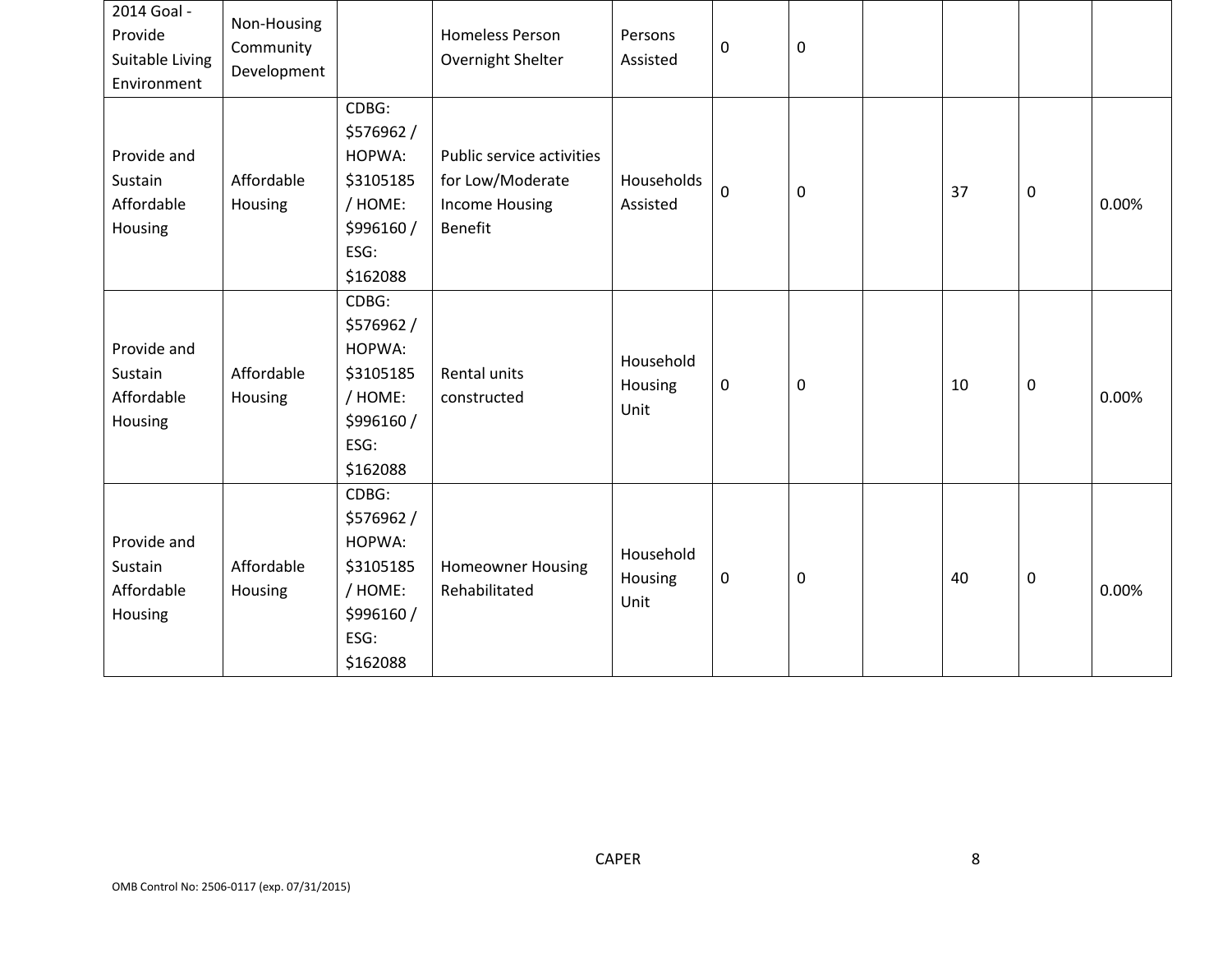| Provide and<br>Sustain<br>Affordable<br>Housing | Affordable<br>Housing | CDBG:<br>\$576962/<br>HOPWA:<br>\$3105185<br>/ HOME:<br>\$996160/<br>ESG:<br>\$162088 | <b>Direct Financial</b><br>Assistance to<br>Homebuyers | Households<br>Assisted       | $\mathbf 0$ | $\mathbf 0$ | 23  | $\mathbf 0$      | 0.00% |
|-------------------------------------------------|-----------------------|---------------------------------------------------------------------------------------|--------------------------------------------------------|------------------------------|-------------|-------------|-----|------------------|-------|
| Provide and<br>Sustain<br>Affordable<br>Housing | Affordable<br>Housing | CDBG:<br>\$576962/<br>HOPWA:<br>\$3105185<br>/ HOME:<br>\$996160/<br>ESG:<br>\$162088 | Tenant-based rental<br>assistance / Rapid<br>Rehousing | Households<br>Assisted       | $\mathbf 0$ | $\mathbf 0$ | 310 | $\mathbf 0$      | 0.00% |
| Provide and<br>Sustain<br>Affordable<br>Housing | Affordable<br>Housing | CDBG:<br>\$576962/<br>HOPWA:<br>\$3105185<br>/ HOME:<br>\$996160/<br>ESG:<br>\$162088 | Homelessness<br>Prevention                             | Persons<br>Assisted          | $\mathbf 0$ | $\mathbf 0$ | 60  | $\boldsymbol{0}$ | 0.00% |
| Provide and<br>Sustain<br>Affordable<br>Housing | Affordable<br>Housing | CDBG:<br>\$576962/<br>HOPWA:<br>\$3105185<br>/ HOME:<br>\$996160/<br>ESG:<br>\$162088 | <b>Housing for People</b><br>with HIV/AIDS added       | Household<br>Housing<br>Unit | $\pmb{0}$   | $\mathbf 0$ | 350 | $\mathbf 0$      | 0.00% |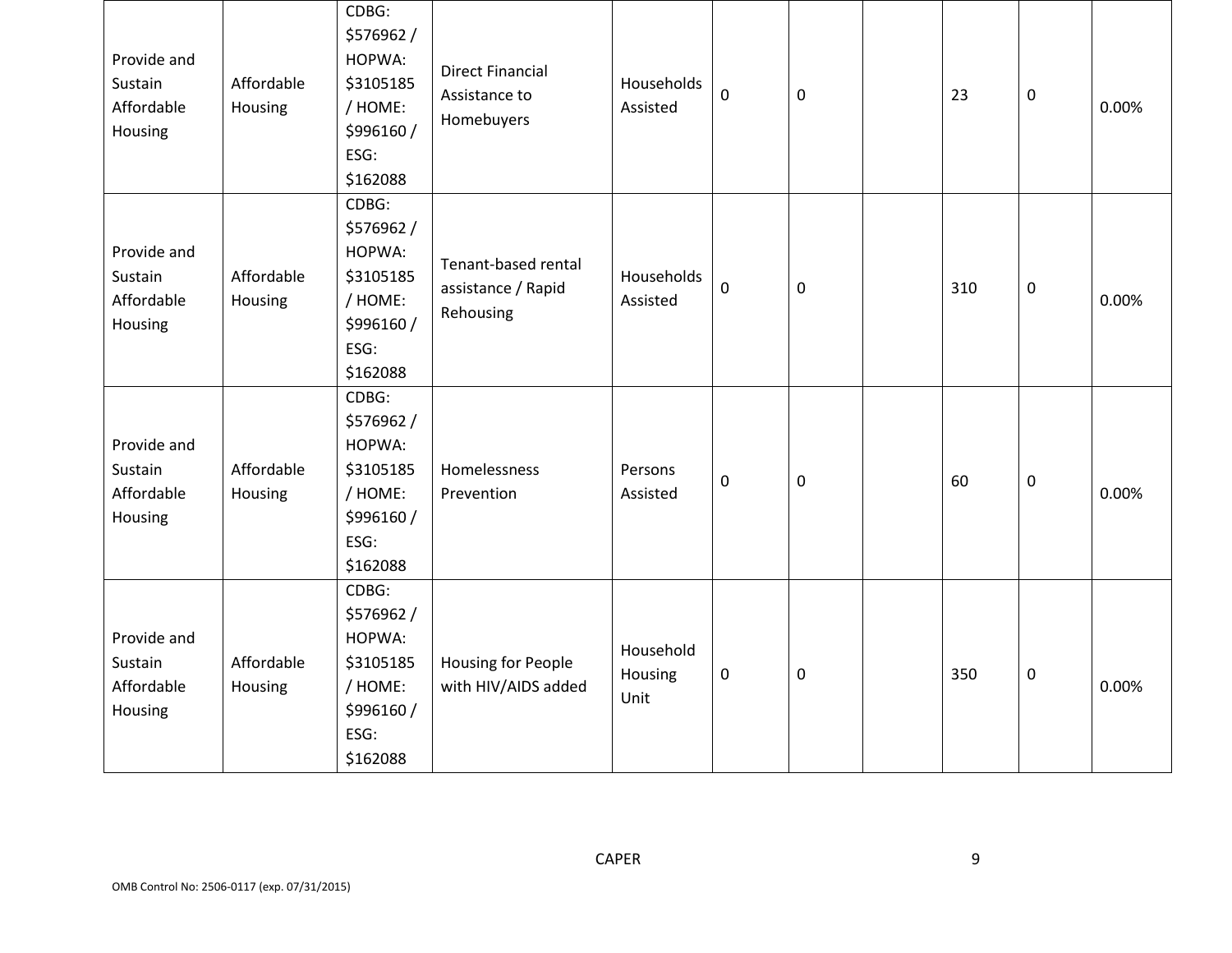| Provide<br>Economic<br>Opportunities      | Special<br>Economic<br>Development      | CDBG:<br>\$200000                       | Public service activities<br>other than<br>Low/Moderate Income<br><b>Housing Benefit</b>                       | Persons<br>Assisted           | 0                | 0           | 180       | $\mathbf 0$ | 0.00%   |
|-------------------------------------------|-----------------------------------------|-----------------------------------------|----------------------------------------------------------------------------------------------------------------|-------------------------------|------------------|-------------|-----------|-------------|---------|
| Provide<br>Economic<br>Opportunities      | Special<br>Economic<br>Development      | CDBG:<br>\$200000                       | Jobs created/retained                                                                                          | Jobs                          | $\mathbf 0$      | $\mathbf 0$ | 20        | 0           | 0.00%   |
| Provide<br>Economic<br>Opportunities      | Special<br>Economic<br>Development      | CDBG:<br>\$200000                       | <b>Businesses assisted</b>                                                                                     | <b>Businesses</b><br>Assisted | $\mathbf 0$      | 0           | $\pmb{4}$ | 0           | 0.00%   |
| Provide<br>Suitable Living<br>Environment | Non-Housing<br>Community<br>Development | CDBG:<br>\$675000/<br>ESG:<br>\$103836  | Public Facility or<br>Infrastructure<br>Activities other than<br>Low/Moderate Income<br><b>Housing Benefit</b> | Persons<br>Assisted           | $\boldsymbol{0}$ | 0           | 800       | $\mathbf 0$ | 0.00%   |
| Provide<br>Suitable Living<br>Environment | Non-Housing<br>Community<br>Development | CDBG:<br>\$675000/<br>ESG:<br>\$103836  | Public Facility or<br>Infrastructure<br>Activities for<br>Low/Moderate Income<br><b>Housing Benefit</b>        | Households<br>Assisted        | $\mathbf 0$      | 0           | 600       | $\mathbf 0$ | 0.00%   |
| Provide<br>Suitable Living<br>Environment | Non-Housing<br>Community<br>Development | CDBG:<br>\$675000/<br>ESG:<br>\$103836  | Public service activities<br>other than<br>Low/Moderate Income<br><b>Housing Benefit</b>                       | Persons<br>Assisted           | 0                | 3208        | 1785      | 3208        | 179.72% |
| Provide<br>Suitable Living<br>Environment | Non-Housing<br>Community<br>Development | CDBG:<br>\$675000/<br>ESG:<br>\$103836  | <b>Homeowner Housing</b><br>Rehabilitated                                                                      | Household<br>Housing<br>Unit  | $\pmb{0}$        | 0           | 40        | $\mathbf 0$ | 0.00%   |
| Provide<br>Suitable Living<br>Environment | Non-Housing<br>Community<br>Development | CDBG:<br>\$675000 /<br>ESG:<br>\$103836 | <b>Homeless Person</b><br>Overnight Shelter                                                                    | Persons<br>Assisted           | $\boldsymbol{0}$ | 170         | 3240      | 170         | 5.25%   |

**Table 1 - Accomplishments – Program Year & Strategic Plan to Date**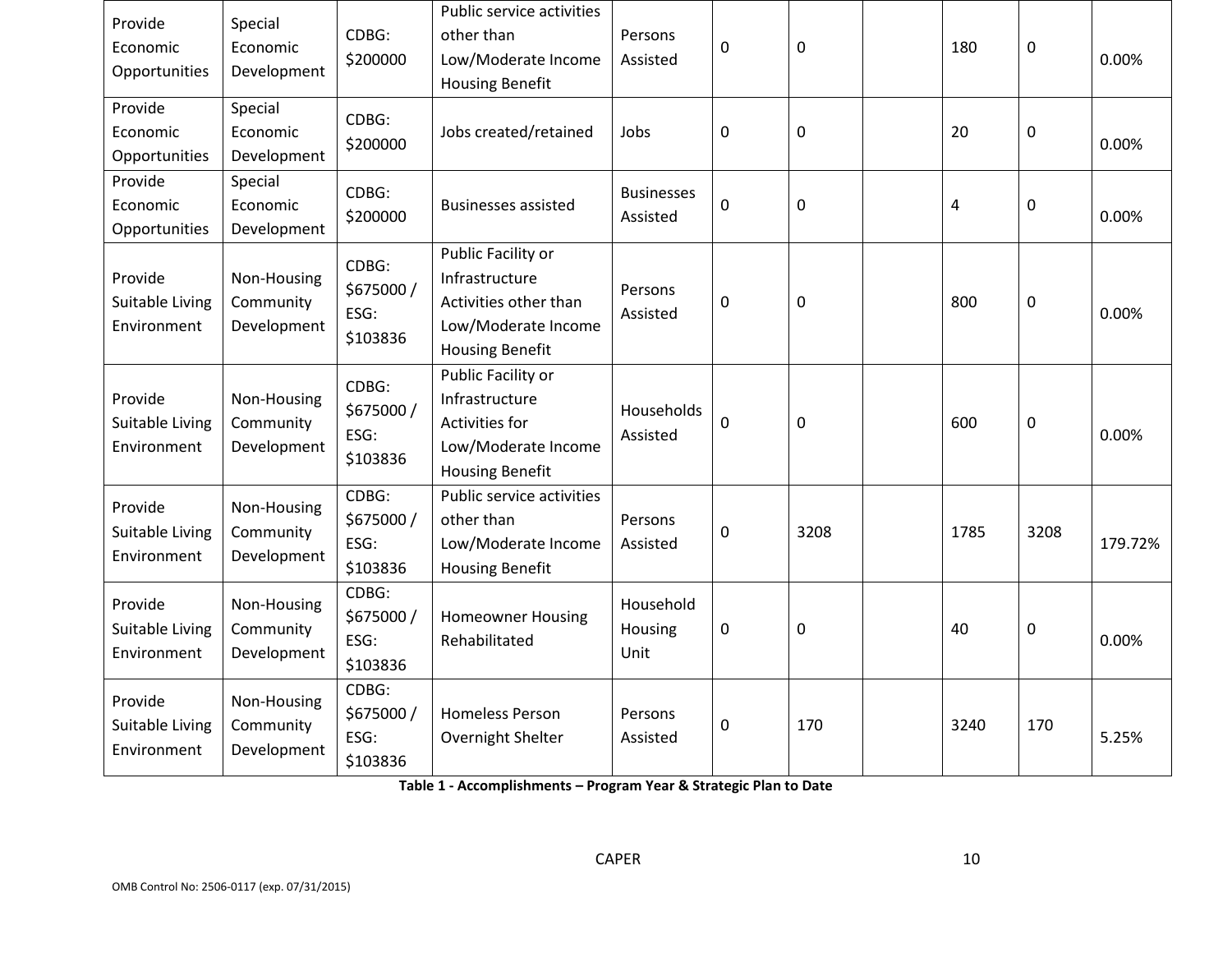**Assess how the jurisdiction's use of funds, particularly CDBG, addresses the priorities and specific objectives identified in the plan, giving special attention to the highest priority activities identified.**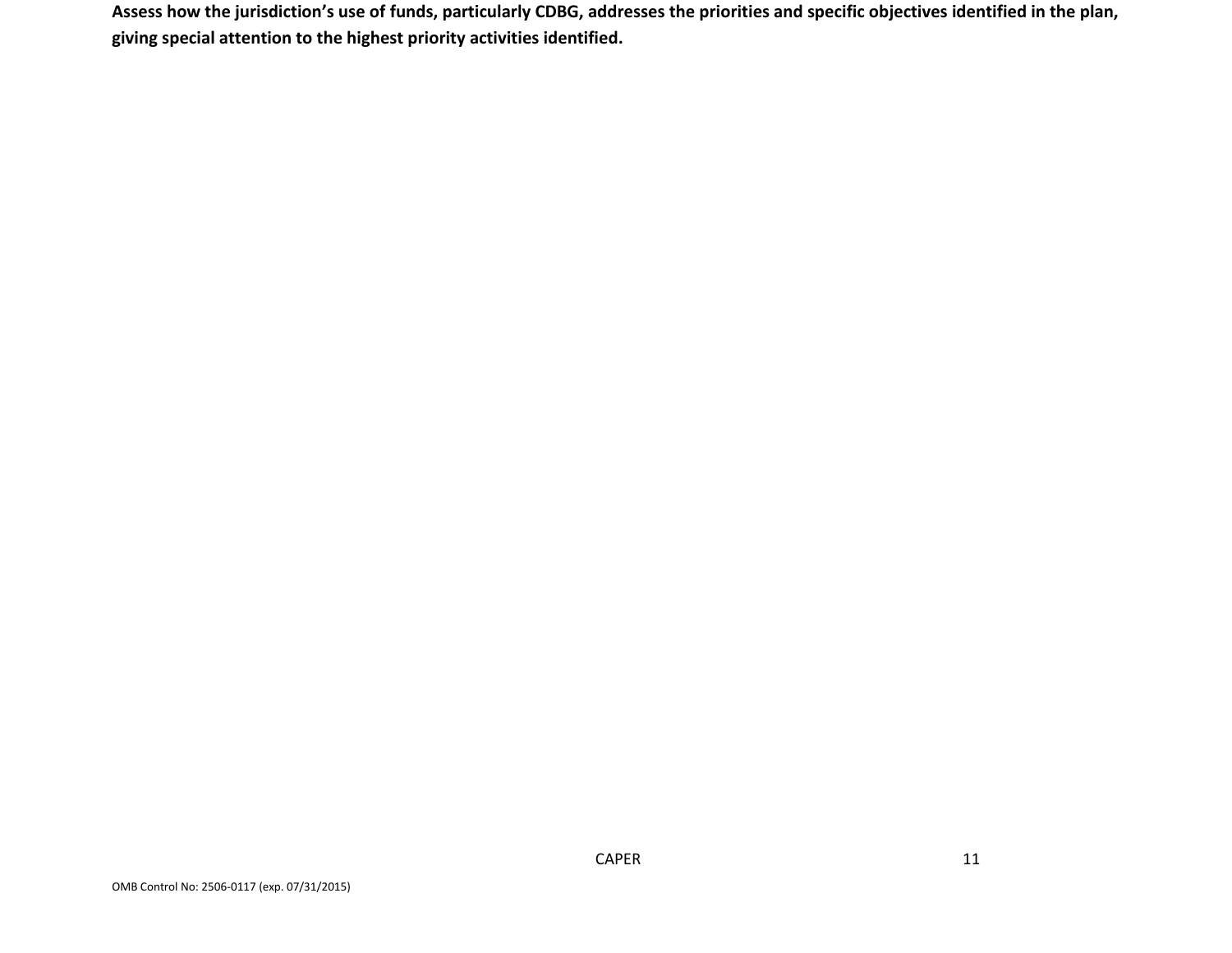# **CR-10 - Racial and Ethnic composition of families assisted**

| Describe the families assisted (including the racial and ethnic status of families assisted). |  |
|-----------------------------------------------------------------------------------------------|--|
| 91.520(a)                                                                                     |  |

|                                           | <b>CDBG</b> | <b>HOME</b> | <b>HOPWA</b> | <b>ESG</b> |
|-------------------------------------------|-------------|-------------|--------------|------------|
| White                                     | 306         | 15          | 179          | 409        |
| <b>Black or African American</b>          | 880         | 37          | 214          | 809        |
| Asian                                     | 3           | 0           | 0            |            |
| American Indian or American Native        |             | 0           |              |            |
| Native Hawaiian or Other Pacific Islander |             | 0           | 3            | 250        |
| <b>Total</b>                              | 1,195       | 52          | 397          | 1,482      |
| Hispanic                                  | 166         | ⇁           | 44           | 276        |
| Not Hispanic                              | 1,029       | 45          | 353          | 1,206      |

**Table 2 – Table of assistance to racial and ethnic populations by source of funds**

#### **Narrative**

The City continues to offer programming to meet the needs of all Tampa residents. This past year we saw an increase in the number of Hispanic clients. This was due to additional outreach efforts to address the needs of the hispanic community. HCD has a bi-lingual staff and has expanded its programming to include pre-purcase counseling, financial counseling and foreclosure prevention counseling. Efforts were also made to work with agencies that also had bi-lingual staff.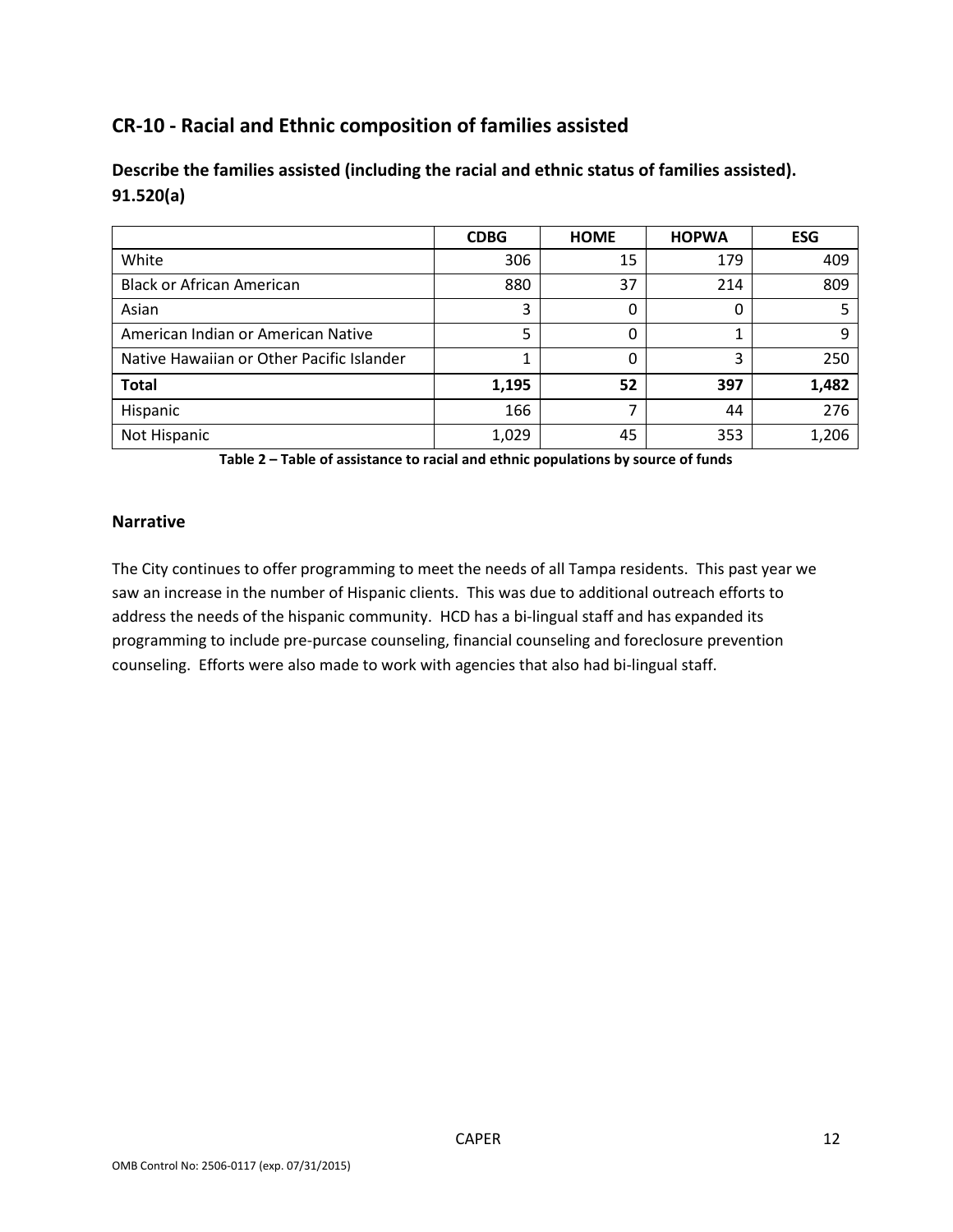# **CR-15 - Resources and Investments 91.520(a)**

| <b>Source of Funds</b> | <b>Source</b> | <b>Resources Made</b> | <b>Amount Expended</b>     |
|------------------------|---------------|-----------------------|----------------------------|
|                        |               | <b>Available</b>      | <b>During Program Year</b> |
| <b>CDBG</b>            |               |                       | 2,880,450                  |
| <b>HOME</b>            |               | ◡                     | 1,176,960                  |
| <b>HOPWA</b>           |               | U                     | 3,240,328                  |
| ESG                    |               |                       | 246,056                    |

#### **Identify the resources made available**

**Table 3 – Resources Made Available**

#### **Narrative**

The City leveraged federal resources with public and private resources to maximize the benefits to the community and achieve the goals in the Annual Action Plan and the Consolidated Plan. As a requirement for many of the funding agreements is that partners leverage and/or match the federal funding provided.

### **Identify the geographic distribution and location of investments**

| Target Area | <b>Planned Percentage of</b><br><b>Allocation</b> | <b>Actual Percentage of</b><br><b>Allocation</b> | <b>Narrative Description</b> |
|-------------|---------------------------------------------------|--------------------------------------------------|------------------------------|
| City Wide   | 100                                               | 100                                              | Eligible Areas               |

**Table 4 – Identify the geographic distribution and location of investments**

### **Narrative**

The City of Tampa does not have a target area. The needs for affordable housing are throughout the jurisdiction. Programs were open to all City residents that met the income guidelines. To assist those most at need priority was given to the elderly, disabled and extremely low income residents.

The City of Tampa is the lead entity for the HOPWA EMSA, fund allocation is within Hillsborough, Pineallas, Pasco and Hernando Counties. The distribution is based on the HIV/AIDS census.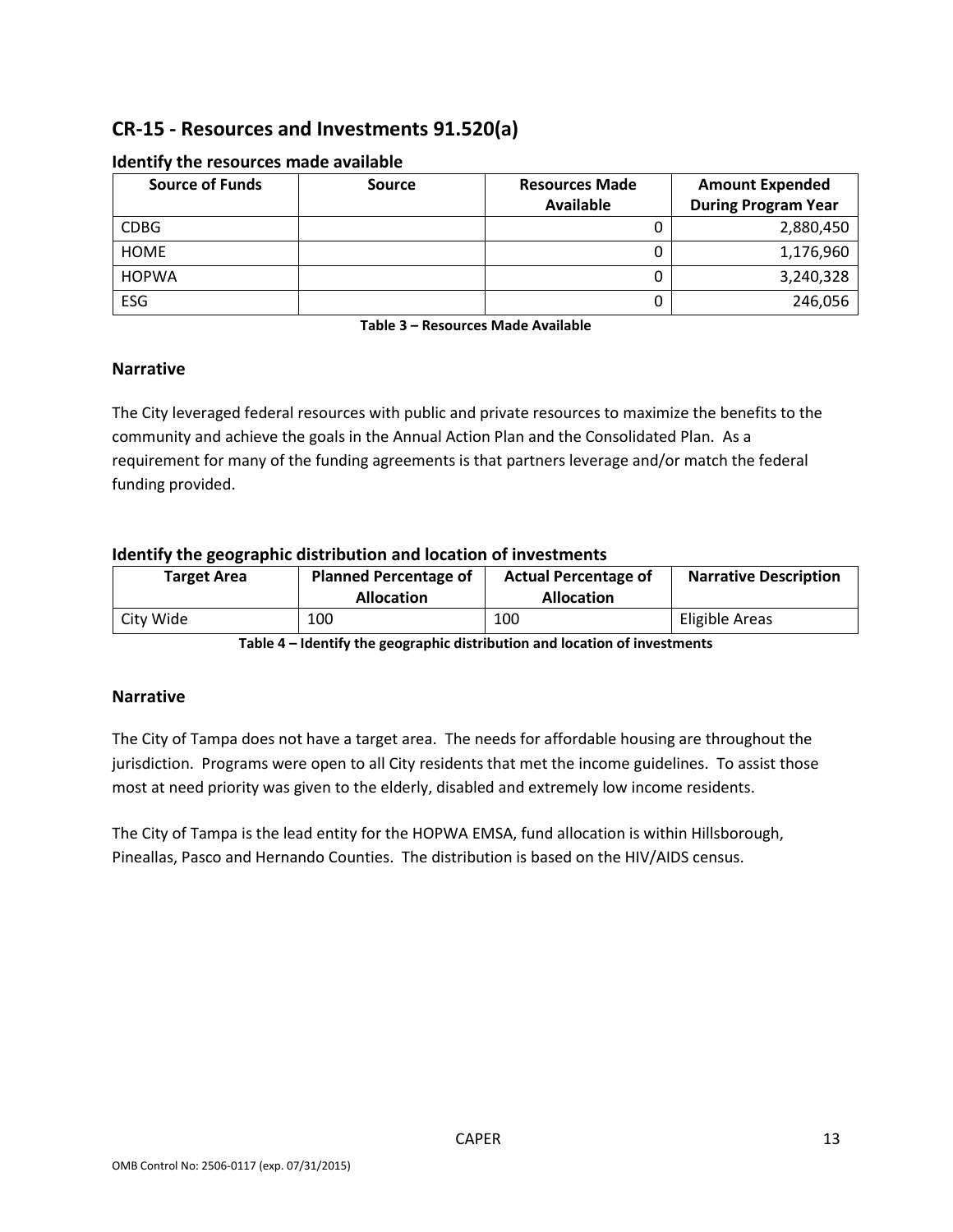#### **Leveraging**

**Explain how federal funds leveraged additional resources (private, state and local funds), including a description of how matching requirements were satisfied, as well as how any publicly owned land or property located within the jurisdiction that were used to address the needs identified in the plan**.

Federal dollars utilized by the City are leveraged by other federal, local, state and private funds in all four programs. The City was able to leverage the federal funds with over \$7,215,902 in private and local funds, \$1,690,883 in state SHIP funding, and \$2,861,103 ESG from non-federal, state, local and private sources in Program Year 2015.

CDBG - While there are no match requirements for CDBG funding, the City encourages all of its funding agencies to provide sources of leveraging from Public Service and Public Facilities projects to owner occupied rehabilitation. This allows the funding to stretch farther and assist more people. A total of \$\_\_\_\_\_\_\_\_\_\_\_\_\_\_\_ private and local dollars was leveraged with CDBG funding.

HOME The City provided the HOME TBRA, the Owner Occupied Rehab and Down Payment assistance programs . This allows the funding to stretch farther and assist more people. A total of \$855,775 private and local dollars was leveraged with HOME funding.

| Fiscal Year Summary - HOME Match                                                                                                                                                                                                                                                                                                                                                                                                                                                      |           |
|---------------------------------------------------------------------------------------------------------------------------------------------------------------------------------------------------------------------------------------------------------------------------------------------------------------------------------------------------------------------------------------------------------------------------------------------------------------------------------------|-----------|
| 1. Excess match from prior Federal fiscal year                                                                                                                                                                                                                                                                                                                                                                                                                                        | 4,378,420 |
| 2. Match contributed during current Federal fiscal year                                                                                                                                                                                                                                                                                                                                                                                                                               | 855,775   |
| 3. Total match available for current Federal fiscal year (Line 1 plus Line 2)                                                                                                                                                                                                                                                                                                                                                                                                         | 5,234,195 |
| 4. Match liability for current Federal fiscal year                                                                                                                                                                                                                                                                                                                                                                                                                                    | 67,731    |
| 5. Excess match carried over to next Federal fiscal year (Line 3 minus Line 4)                                                                                                                                                                                                                                                                                                                                                                                                        | 5,166,464 |
| $\mathbf{1} \cdot \mathbf{1} \cdot \mathbf{1} \cdot \mathbf{1} \cdot \mathbf{1} \cdot \mathbf{1} \cdot \mathbf{1} \cdot \mathbf{1} \cdot \mathbf{1} \cdot \mathbf{1} \cdot \mathbf{1} \cdot \mathbf{1} \cdot \mathbf{1} \cdot \mathbf{1} \cdot \mathbf{1} \cdot \mathbf{1} \cdot \mathbf{1} \cdot \mathbf{1} \cdot \mathbf{1} \cdot \mathbf{1} \cdot \mathbf{1} \cdot \mathbf{1} \cdot \mathbf{1} \cdot \mathbf{1} \cdot \mathbf{1} \cdot \mathbf{1} \cdot \mathbf{1} \cdot \mathbf{$ |           |

**Table 5 – Fiscal Year Summary - HOME Match Report**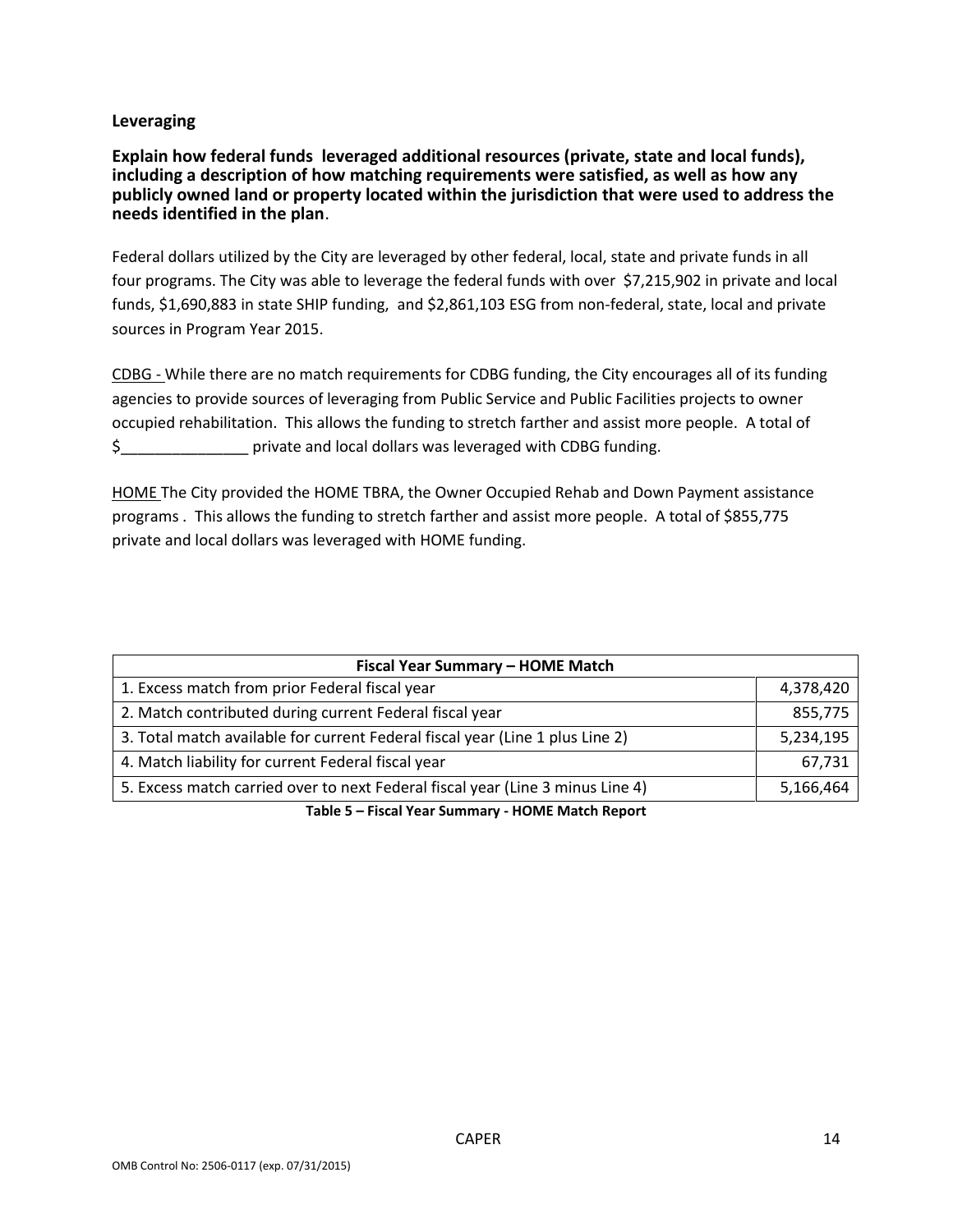|                            | <b>Match Contribution for the Federal Fiscal Year</b> |                                  |                                            |                                    |                                   |                                                                                   |                                 |                    |
|----------------------------|-------------------------------------------------------|----------------------------------|--------------------------------------------|------------------------------------|-----------------------------------|-----------------------------------------------------------------------------------|---------------------------------|--------------------|
| Project No. or<br>Other ID | Date of<br><b>Contribution</b>                        | Cash<br>(non-Federal<br>sources) | Foregone<br>Taxes, Fees,<br><b>Charges</b> | Appraised<br>Land/Real<br>Property | Required<br><b>Infrastructure</b> | <b>Site</b><br>Preparation,<br>Construction<br>Materials,<br><b>Donated labor</b> | <b>Bond</b><br><b>Financing</b> | <b>Total Match</b> |
| Center for                 |                                                       |                                  |                                            |                                    |                                   |                                                                                   |                                 |                    |
| Women                      | 08/15/2016                                            | 20,006                           | $\mathbf 0$                                | 0                                  | 0                                 | 0                                                                                 | 0                               | 20,006             |
| Mortgage                   |                                                       |                                  |                                            |                                    |                                   |                                                                                   |                                 |                    |
| Assistance                 |                                                       |                                  |                                            |                                    |                                   |                                                                                   |                                 |                    |
| Program                    | 08/15/2016                                            | 812,459                          | $\mathbf 0$                                | 0                                  | 0                                 | 0                                                                                 | 0                               | 812,459            |
| RTTB - Owner               |                                                       |                                  |                                            |                                    |                                   |                                                                                   |                                 |                    |
| Occupied                   |                                                       |                                  |                                            |                                    |                                   |                                                                                   |                                 |                    |
| Rehab                      | 08/15/2016                                            | 23,310                           | 0                                          | 0                                  | 0                                 | 0                                                                                 | 0                               | 23,310             |

**Table 6 – Match Contribution for the Federal Fiscal Year**

### **HOME MBE/WBE report**

| <b>Program Income</b> – Enter the program amounts for the reporting period |                                                   |                                                         |                                           |                                               |
|----------------------------------------------------------------------------|---------------------------------------------------|---------------------------------------------------------|-------------------------------------------|-----------------------------------------------|
| <b>Balance on hand at begin-</b><br>ning of reporting period               | <b>Amount received during</b><br>reporting period | <b>Total amount expended</b><br>during reporting period | <b>Amount expended for</b><br><b>TBRA</b> | Balance on hand at end of<br>reporting period |
|                                                                            | 328,685                                           | 758,173                                                 | 221,709                                   |                                               |

**Table 7** – Program Income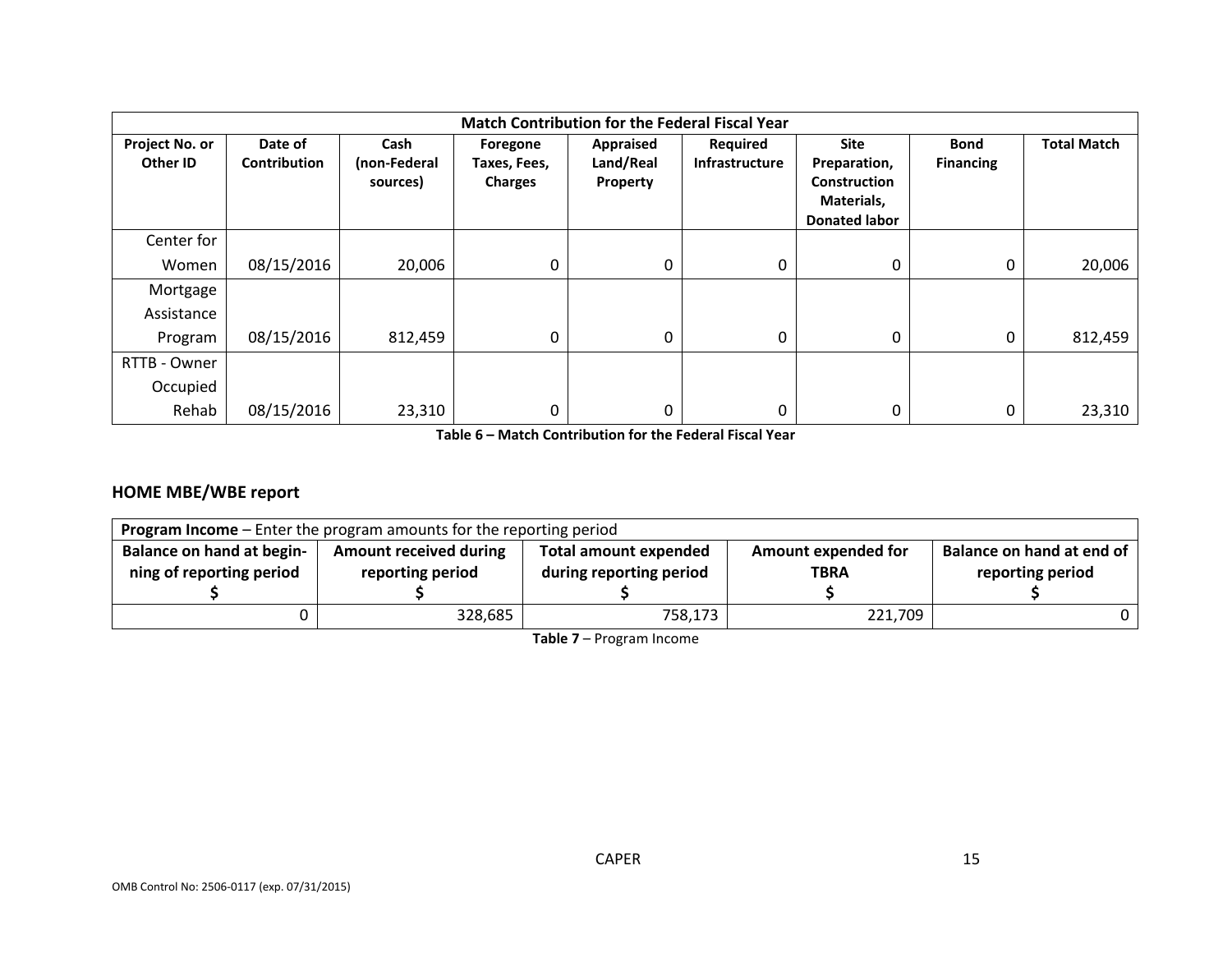| Minority Business Enterprises and Women Business Enterprises - Indicate the number and dollar value |              |                                                |                 |                                      |                 |                   |
|-----------------------------------------------------------------------------------------------------|--------------|------------------------------------------------|-----------------|--------------------------------------|-----------------|-------------------|
| of contracts for HOME projects completed during the reporting period                                |              |                                                |                 |                                      |                 |                   |
|                                                                                                     | <b>Total</b> |                                                |                 | <b>Minority Business Enterprises</b> |                 | <b>White Non-</b> |
|                                                                                                     |              | <b>Alaskan</b>                                 | Asian or        | <b>Black Non-</b>                    | <b>Hispanic</b> | <b>Hispanic</b>   |
|                                                                                                     |              | <b>Native or</b>                               | <b>Pacific</b>  | Hispanic                             |                 |                   |
|                                                                                                     |              | American                                       | <b>Islander</b> |                                      |                 |                   |
|                                                                                                     |              | Indian                                         |                 |                                      |                 |                   |
| <b>Contracts</b>                                                                                    |              |                                                |                 |                                      |                 |                   |
| Dollar                                                                                              |              |                                                |                 |                                      |                 |                   |
| Amount                                                                                              | 71,678       | $\mathbf 0$                                    | 3,015           | 13,562                               | 24,721          | 30,380            |
| Number                                                                                              | 7            | $\mathbf{0}$                                   | 1               | 1                                    | $\overline{2}$  | 3                 |
| <b>Sub-Contracts</b>                                                                                |              |                                                |                 |                                      |                 |                   |
| Number                                                                                              | $\mathbf 0$  | $\mathbf 0$                                    | $\mathbf 0$     | $\mathbf 0$                          | 0               | $\mathbf 0$       |
| Dollar                                                                                              |              |                                                |                 |                                      |                 |                   |
| Amount                                                                                              | 0            | $\mathbf 0$                                    | $\mathbf 0$     | $\mathbf 0$                          | $\mathbf 0$     | 0                 |
|                                                                                                     | <b>Total</b> | Women<br><b>Business</b><br><b>Enterprises</b> | <b>Male</b>     |                                      |                 |                   |
| <b>Contracts</b>                                                                                    |              |                                                |                 |                                      |                 |                   |
| Dollar                                                                                              |              |                                                |                 |                                      |                 |                   |
| Amount                                                                                              | 0            | $\mathbf 0$                                    | $\Omega$        |                                      |                 |                   |
| Number                                                                                              | 0            | 0                                              | $\Omega$        |                                      |                 |                   |
| <b>Sub-Contracts</b>                                                                                |              |                                                |                 |                                      |                 |                   |
| Number                                                                                              | 0            | $\mathbf 0$                                    | $\mathbf 0$     |                                      |                 |                   |
| Dollar                                                                                              |              |                                                |                 |                                      |                 |                   |
| Amount                                                                                              | 0            | 0                                              | 0               |                                      |                 |                   |

**Table 8 – Minority Business and Women Business Enterprises**

| Minority Owners of Rental Property - Indicate the number of HOME assisted rental property owners<br>and the total amount of HOME funds in these rental properties assisted |              |                                            |                                               |                                      |                 |                   |
|----------------------------------------------------------------------------------------------------------------------------------------------------------------------------|--------------|--------------------------------------------|-----------------------------------------------|--------------------------------------|-----------------|-------------------|
|                                                                                                                                                                            | <b>Total</b> |                                            | <b>Minority Property Owners</b>               |                                      |                 | <b>White Non-</b> |
|                                                                                                                                                                            |              | Alaskan<br>Native or<br>American<br>Indian | Asian or<br><b>Pacific</b><br><b>Islander</b> | <b>Black Non-</b><br><b>Hispanic</b> | <b>Hispanic</b> | <b>Hispanic</b>   |
| Number                                                                                                                                                                     | 16           | 0                                          |                                               | 3                                    | 2               | 10                |
| Dollar                                                                                                                                                                     | 102,5        |                                            |                                               |                                      |                 |                   |
| Amount                                                                                                                                                                     | 00           | 0                                          | 3,015                                         | 27,926                               | 24,721          | 46,838            |

**Table 9 – Minority Owners of Rental Property**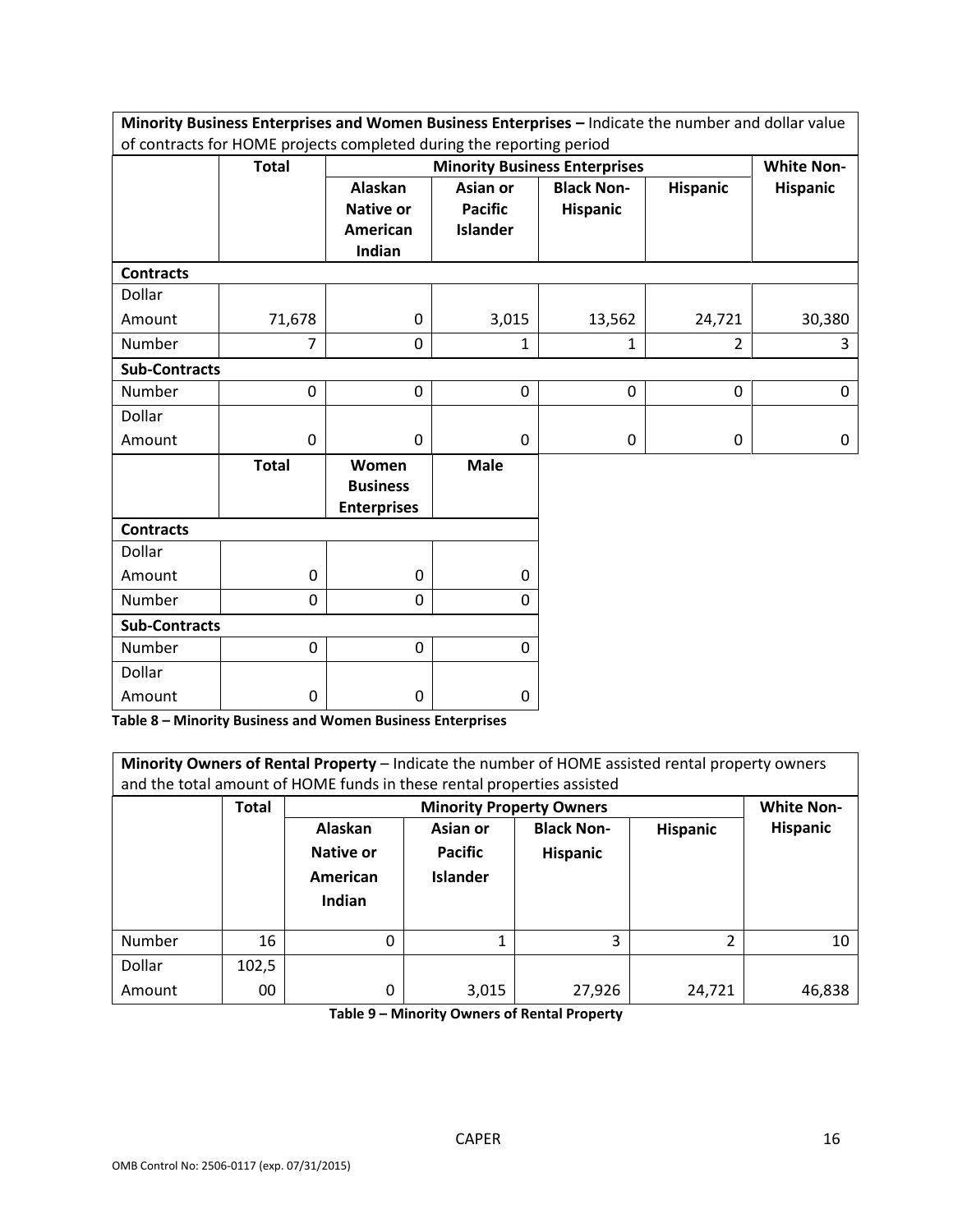**Relocation and Real Property Acquisition – Indicate the number of persons displaced, the cost of** relocation payments, the number of parcels acquired, and the cost of acquisition

| .                              | _ _ _<br>. . |
|--------------------------------|--------------|
| Relocated, not Displaced       |              |
| <b>Households Temporarily</b>  |              |
| Displaced                      |              |
| <b>Nonprofit Organizations</b> |              |
| <b>Businesses Displaced</b>    |              |
| Parcels Acquired               |              |

| <b>Households</b> | Total | <b>Minority Property Enterprises</b>              |                                               |                                      |                 | <b>White Non-</b> |
|-------------------|-------|---------------------------------------------------|-----------------------------------------------|--------------------------------------|-----------------|-------------------|
| <b>Displaced</b>  |       | Alaskan<br><b>Native or</b><br>American<br>Indian | Asian or<br><b>Pacific</b><br><b>Islander</b> | <b>Black Non-</b><br><b>Hispanic</b> | <b>Hispanic</b> | Hispanic          |
| Number            |       |                                                   |                                               |                                      | 0               |                   |
| Cost              |       |                                                   |                                               |                                      | 0               |                   |

**Table 10 – Relocation and Real Property Acquisition**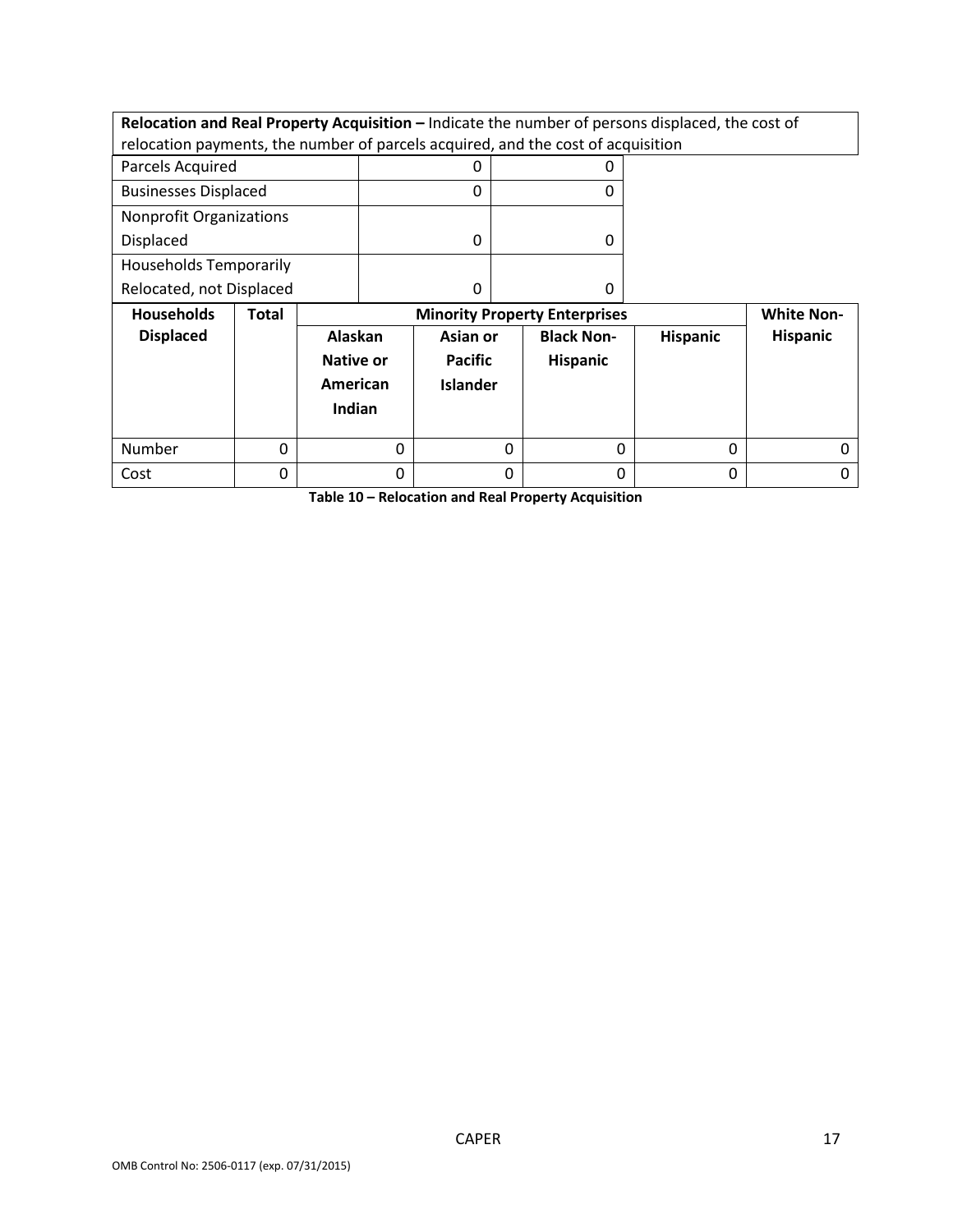# **CR-20 - Affordable Housing 91.520(b)**

**Evaluation of the jurisdiction's progress in providing affordable housing, including the number and types of families served, the number of extremely low-income, low-income, moderate-income, and middle-income persons served**.

|                                          | <b>One-Year Goal</b> | Actual |
|------------------------------------------|----------------------|--------|
| Number of Homeless households to be      |                      |        |
| provided affordable housing units        | 316                  | 496    |
| Number of Non-Homeless households to be  |                      |        |
| provided affordable housing units        | 680                  |        |
| Number of Special-Needs households to be |                      |        |
| provided affordable housing units        | 50                   | 17     |
| Total                                    | 1046                 | 513    |

**Table 11 – Number of Households**

|                                        | <b>One-Year Goal</b> | Actual |
|----------------------------------------|----------------------|--------|
| Number of households supported through |                      |        |
| <b>Rental Assistance</b>               | 855                  | 419    |
| Number of households supported through |                      |        |
| The Production of New Units            | 0                    | 11     |
| Number of households supported through |                      |        |
| <b>Rehab of Existing Units</b>         | 168                  | 75     |
| Number of households supported through |                      |        |
| <b>Acquisition of Existing Units</b>   | 23                   |        |
| <b>Total</b>                           | 1046                 | 507    |

**Table 12 – Number of Households Supported**

### **Discuss the difference between goals and outcomes and problems encountered in meeting these goals**.

The City met most of the One year goals for affordable housing production. Through the HOME TBRA program 71 families were assisted,

#### **Discuss how these outcomes will impact future annual action plans**.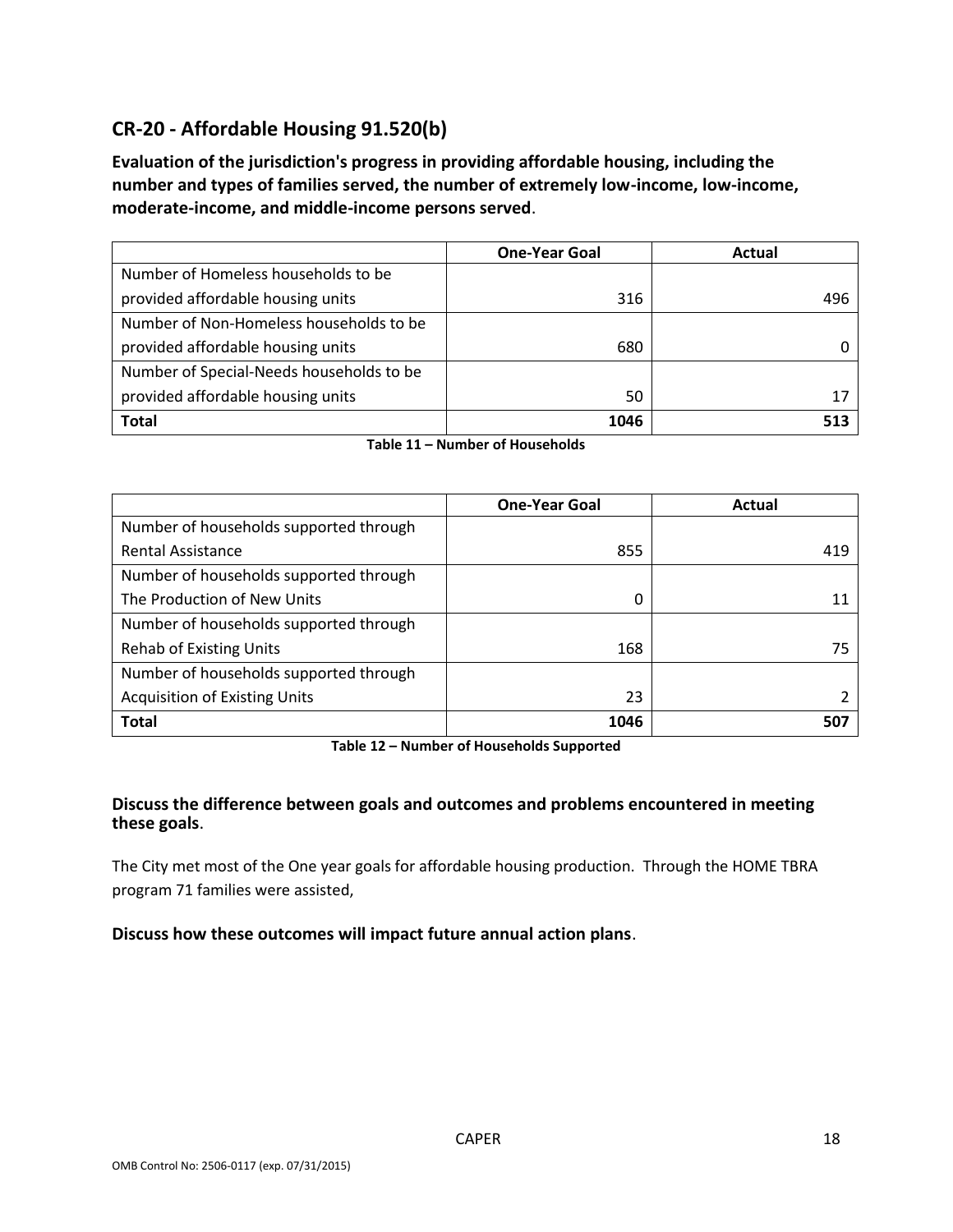**Include the number of extremely low-income, low-income, and moderate-income persons served by each activity where information on income by family size is required to determine the eligibility of the activity.**

| <b>Number of Persons Served</b> | <b>CDBG Actual</b> | <b>HOME Actual</b> |
|---------------------------------|--------------------|--------------------|
| <b>Extremely Low-income</b>     | 85                 |                    |
| Low-income                      |                    |                    |
| Moderate-income                 |                    |                    |
| <b>Total</b>                    | 156                |                    |

**Table 13 – Number of Persons Served**

### **Narrative Information**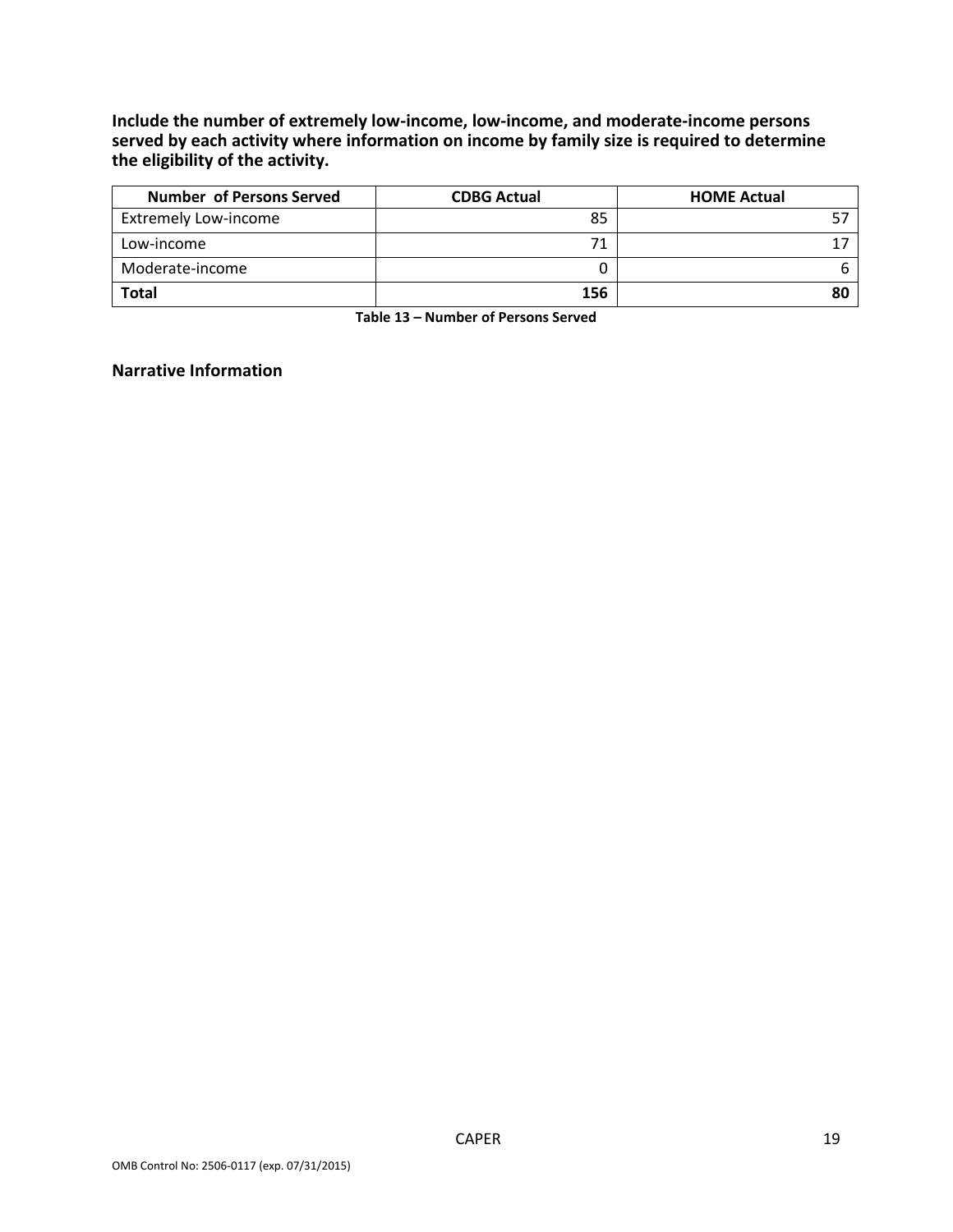# **CR-25 - Homeless and Other Special Needs 91.220(d, e); 91.320(d, e); 91.520(c)**

**Evaluate the jurisdiction's progress in meeting its specific objectives for reducing and ending homelessness through:**

## **Reaching out to homeless persons (especially unsheltered persons) and assessing their individual needs**

The City of Tampa coordinates through active pariticpation in the CoCo discussion and efforts with the Tampa Hillsborough Homeless Initaitaive (THHI). The City supports the Tampa Hillsborough Homeless Initiative (THHI), which is the Hillsborough County CoC Lead, financialy through general funds. Through the CoC efforts, the City assists in outreach to homeless persons using dedicated Tampa Police Officers who participate in outreach efforts. The outreach teams include Tampa Police Officers, staff from the Housing Authority of the City of TAmpa, staff from various service providers, Hillsborough County Homeless Department staff, and Hillsborough County Deputies. Outreach efforts targe those who are least likley to request housing or services in teh absence of speacial outreach.

### **Addressing the emergency shelter and transitional housing needs of homeless persons**

The City uses ESG funds to support shelter operations. To assist with addressing homeless needs, the City continues to administer a Tenant Based Rental Assistance Program funded through HOME. HOPWA funds are used to address transitional housing needs for the HIV/AIDS population and CDBG Public Service funds are used to provide emergency hotel/motel night vouchers for Veterans to assist in the efforts to eliminate Veterna homelessness.

**Helping low-income individuals and families avoid becoming homeless, especially extremely low-income individuals and families and those who are: likely to become homeless after being discharged from publicly funded institutions and systems of care (such as health care facilities, mental health facilities, foster care and other youth facilities, and corrections programs and institutions); and, receiving assistance from public or private agencies that address housing, health, social services, employment, education, or youth needs**

The City has provided foreclosure prevention counseling resulting in th prevention of homelessness, continued to fund the HOME TBRA program which serves both individuals and families who are homelss as well as other sub-populations. The City has also supported applications made by social service providers that benefit the homelss or keep families from becoming homeless. For example, CDBG Public Service funds were used to provide employment skills and family stabilization education and CDBG Public Facility funds were used to support rehabilitation of transitional and permantent affordable housing.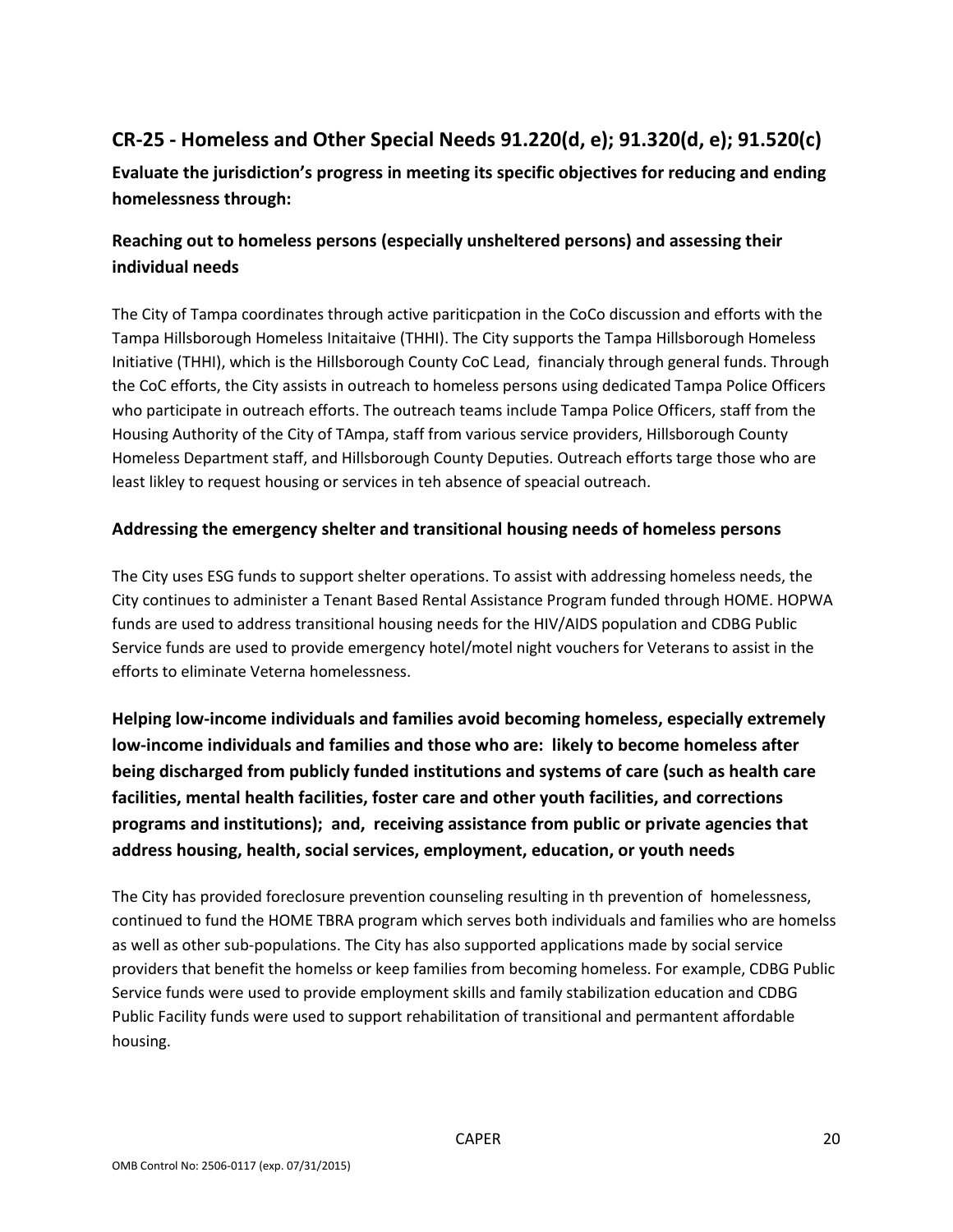**Helping homeless persons (especially chronically homeless individuals and families, families with children, veterans and their families, and unaccompanied youth) make the transition to permanent housing and independent living, including shortening the period of time that individuals and families experience homelessness, facilitating access for homeless individuals and families to affordable housing units, and preventing individuals and families who were recently homeless from becoming homeless again**

The City of Tampa is an active partner working with the Tampa Hillsborough Homeless Initiative and the Continuum of Care planning process to provide additional housing units and support services for homeless programs. The City of Tampa and Hillsborough County staffs have worked to jointly fund Housing First Initiatives.

The City expended funds other than ESG for aid and prevention of homelessness, through project support and public assistance programs. The City provides operating support to the Tampa Hillsborough Homeless Initiative annually using general funds, as well as assistance to other non-profit organizations to provide direct assistance to those who need it.

Additionally, the City of Tampa continues to implement a HOME Tenant Based Rental Assistance Program (TBRA). The individuals and families assisted include a number of Veterans. The City also supports transitional, permanent housing and homeless prevention through the use of HOPWA funds.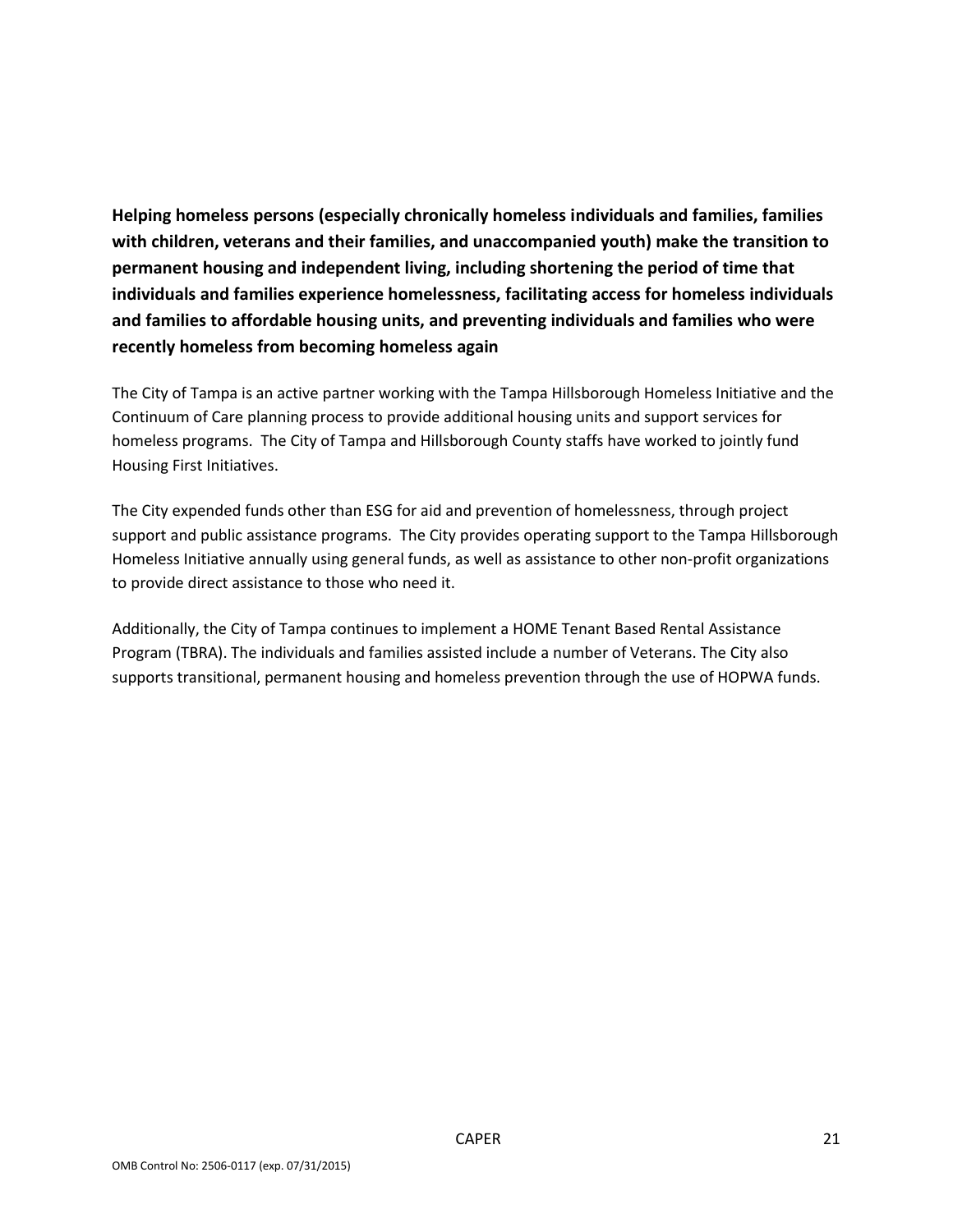# **CR-30 - Public Housing 91.220(h); 91.320(j)**

### **Actions taken to address the needs of public housing**

The City offers support through funding and provides technical assistance to Public Housing Authority (Tampa Housing Authority) and the City is a partner in the redevelopment efforts by the Tampa Housing Authority.

The Tampa Housing Authority (THA) is the primary provider of public housing units and subsidized housing programs in the City of Tampa. It is a separate legal entity controlled by a board of commissioners charged with the responsibility of helping to provide safe, decent, and sanitary housing to the low-income population. Rents are based on family size and total household income. While THA predominately manages conventional public housing units, their inventory has expanded to include Section 23 (leased), Section 8 existing, housing vouchers, and Section 8 new construction.

The City of Tampa has partnered with the Housing Authority of the City of Tampa to address the needs to redevelop some of the older Housing Authority units as well as assist residents to achieve self sufficiency. This year the City submitted a Choice Neighborhood Grant application to support the redevelopment of Bethune High rise and North Boulevard Homes. These are tow of the oldest housing complexes in the THA inventory. The City also funds the THA's Center for Homeownership that provides credit, budget and homeonership counseling to assist THA residents to improve their credit and achieve the dream of homeownership. The City is also currently helping the Housing Authority to address a Chinese Drywall issue from the HOPE IV project that has not been resolved by the developer or the contractor.

## **Actions taken to encourage public housing residents to become more involved in management and participate in homeownership**

The City of Tampa supports the Housing Authorities Center for Homeownership that provides housing counseling to Housing Authority residents and low-income families in the community.

### **Actions taken to provide assistance to troubled PHAs**

N/A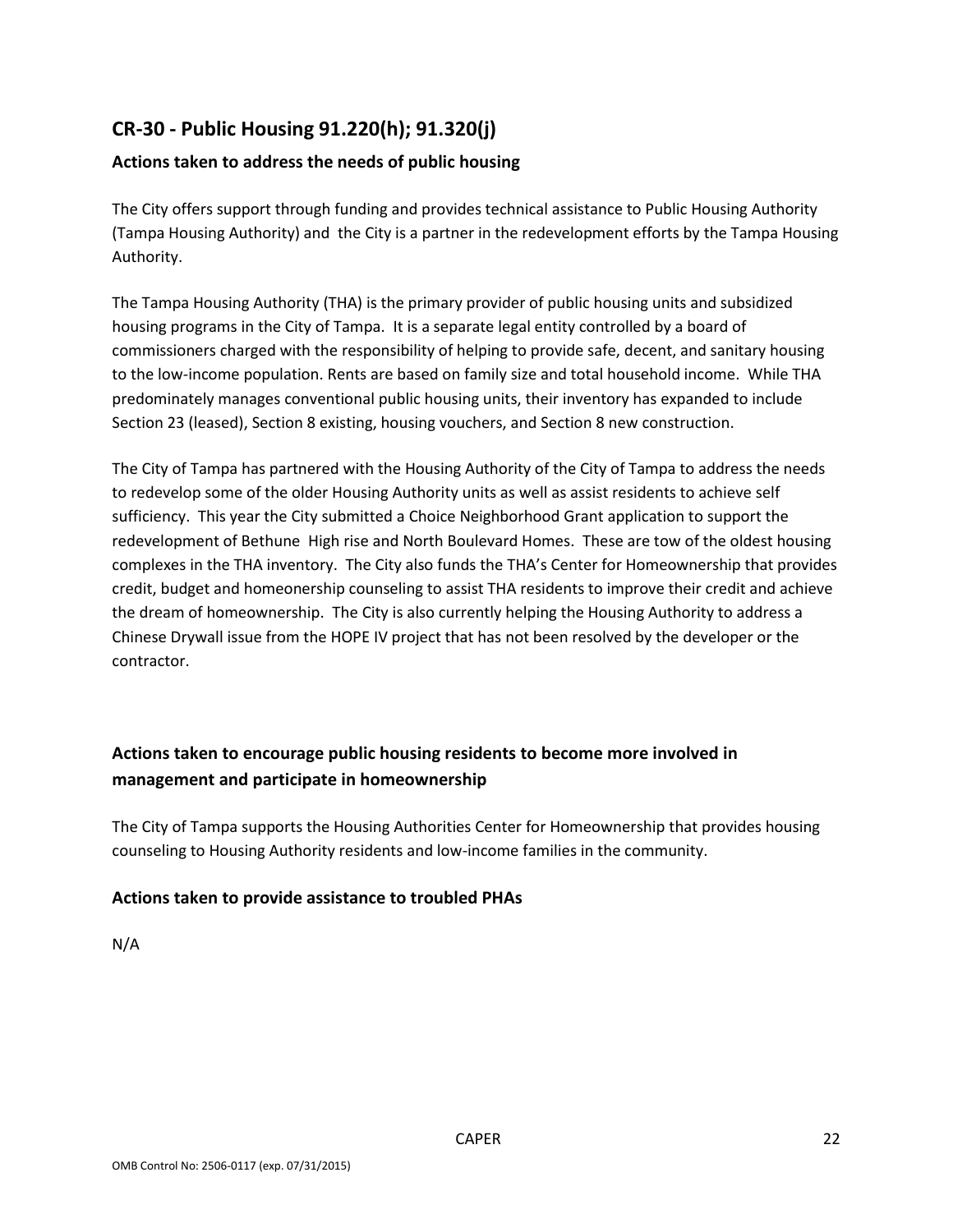# **CR-35 - Other Actions 91.220(j)-(k); 91.320(i)-(j)**

**Actions taken to remove or ameliorate the negative effects of public policies that serve as barriers to affordable housing such as land use controls, tax policies affecting land, zoning ordinances, building codes, fees and charges, growth limitations, and policies affecting the return on residential investment. 91.220 (j); 91.320 (i)**

Pursuant to the Affordable Housing Advisory Committee Local Housing Incentives Strategies Recommendation Report, the following is a list of the City of Tampa affordable housing incentive strategies (this includes updated as well as new incentive strategies). These incentive strategies are intended to facilitate, encourage, preserve, and produce affordable housing and designed to assure safe, decent and affordable housing for the City's very-low, low and moderate-income households.

Incentive 1: The processing of approvals of development orders or permits, as defined in s. 163.3164(7) and (8), for affordable housing projects is expedited to a greater degree than other projects.

Incentive 2: The allowance of flexibility in densities for affordable housing.

Incentive 3: The reservation of infrastructure capacity for housing for veryâ¿Â• lowâ¿Â® income persons, lowâ¿Â® income persons, and moderateâ¿Â® income persons.

Incentive 4: The allowance of affordable accessory residential units in residential zoning districts.

Incentive 5: The reduction of parking and setback requirements for affordable housing.

Incentive 6: The establishment of a process by which a local government considers, before adoption, policies, procedures, ordinances, regulations, or plan provisions that increase the cost of housing.

Incentive 7: The preparation of a printed inventory of locally owned public lands suitable for affordable housing.

Incentive 8: The support of development near transportation hubs and major employment centers and mixedâ¿ÂÂÂÂÂÂÂÂÂÂÂ<sup>•</sup>use developments.

Incentive 9: Outreach and Education

### **Actions taken to address obstacles to meeting underserved needs. 91.220(k); 91.320(j)**

The City in collobaration with the County, THHI and a host of non-profit agencies have been meetingto address the homeless issue in the Tampa Bay MSA. Through the Coordinated intake procress and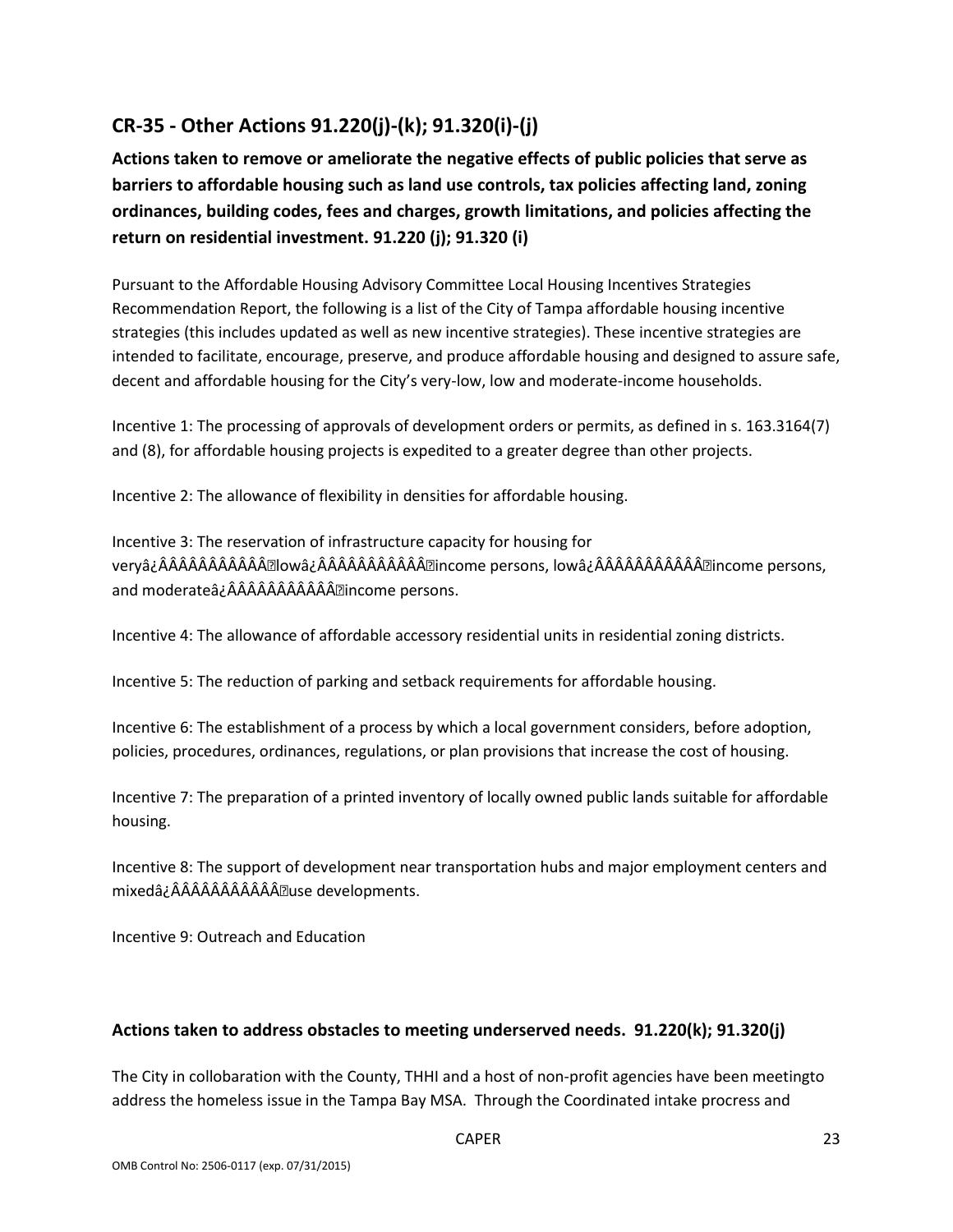coordinate efforts over 500 homeless vets have been housed.

The City also increased its outreach and bi-lingual services to address the growing affordable housing needs in the hispanic community. The Housing and Community Development Division consist of four sections and each section has a bi-lingual staff member. HCD is also in the process of translating the webpage to offer a spanish version. This inlcudes translating all documents into spanish. The City current has three commercilas that run on the City TV station in english and spansih.

To better address the Fair Housing needs the City merged the Community Affairs (now Human Rights section) Division into the Housing and Community Development Division to offer the community better access and visibility. Many Tampa residents were unaware that the division exist and therfore did not access services.

### **Actions taken to reduce lead-based paint hazards. 91.220(k); 91.320(j)**

The City continues to address lead hazards in housing by disseminating printed information concerning lead-based paint hazards to all residents in the City's housing rehabilitation program. The City's housing rehabilitation contractors are certified and/or have received training in the identification of lead hazards, proper methods of paint stabilization, interim control, abatement procedures and rehabilitation activities.

The Housing and Community Development Division funds homeownership and rehabilitation activities that are funded by HOME and CDBG funds. During the reporting period, any housing units using federal funds were paint tested if the potential project site was built prior to January 1, 1978. Lead hazard reduction or abatement actions are determined on project by project basis, and requirements are written into all subrecipient contract documents.

### **Actions taken to reduce the number of poverty-level families. 91.220(k); 91.320(j)**

The overriding goal of the City is to provide the environment and tools necessary to enable all City residents to realize economic stability. The City of Tampa's goal is to reduce the number of poverty level families by projects that will provide services to foster self-sufficiency, in conjunction with the provision of affordable housing, shelter and other public facilities. The City requires meaningful output and outcome measures as a part of every subrecipient contract to ensure every effort is being made to address the poverty levels in our community.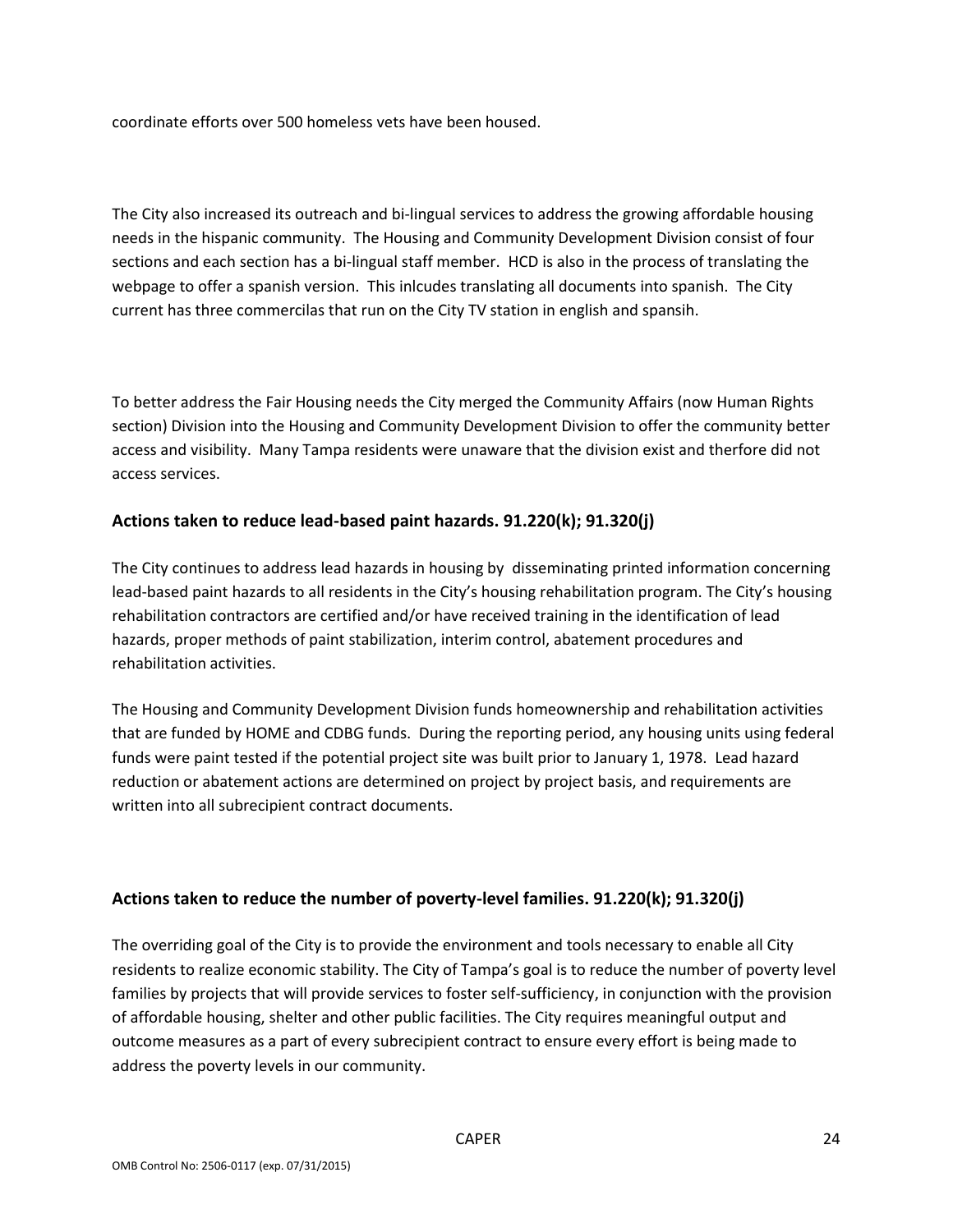As a result of the City's support provided for job training, child care, vocational training and case management services, the number of poverty-level families has been reduced. The City continues to collaborate with nonprofit agencies to help them secure needed funding to help them expand their services. The City also offers the HOME TBRA program to assist homeless families to access housing and case management services.

### **Actions taken to develop institutional structure. 91.220(k); 91.320(j)**

The City has been successful in engaging the Tampa Housing Authority, local non-profits, national nonprofits, financial institutions, and the private sector in the provision of housing and community development services and products. Emphasis is placed on partnership building with Governments, Notfor profit organizations, for profit housing entities, and lending institutions. The City feels that collaborations with these groups are beneficial to the City, non-profits, lending institutions, and the community as a whole. The City is also working closer with other municipalities to strengthen relationships, share best practices and collaborate on mutually beneficial projects that meet the needs of the community. The City, Hillsborough County and the Housing Authority of the City of Tampa released a joint RFP for housing first. As a result of this collaboration, a 48-unit affordable rental property was able to receive much needed rehabilitation with the City and County funding. The property also received project based vouchers from the Housing Authority of the City ofTampa. These units are just one example of the collaborative projects the City plans to implement moving forward.

## **Actions taken to enhance coordination between public and private housing and social service agencies. 91.220(k); 91.320(j)**

The City of Tampa staff work with for profit and non-profit partnering agencies, including the Tampa Housing Authority, Hillsborough County, The Tampa Hillsborough Homeless Intitative, builders, developers and individual agencies to foster and maintain affordable housing. During this program year the City worked to strengthen these relationships and assisted several partners to secure additional funding to promote affordable housing. Working with the Tampa Housing Authority to develop the West River project. The City was instrumental in bringing several trainings to the area to assist both non-profit agencies such as Income Calculation training and NeighborWorks Housing Counseling training. For local jurisdiction the City hosted and IDIS training on CDBG, HOME, ESG and HOPWA to help new and old staff to better understand the system and Affirmatively Furthering Fair Housing Training on the new rule.

## **Identify actions taken to overcome the effects of any impediments identified in the jurisdictions analysis of impediments to fair housing choice. 91.520(a)**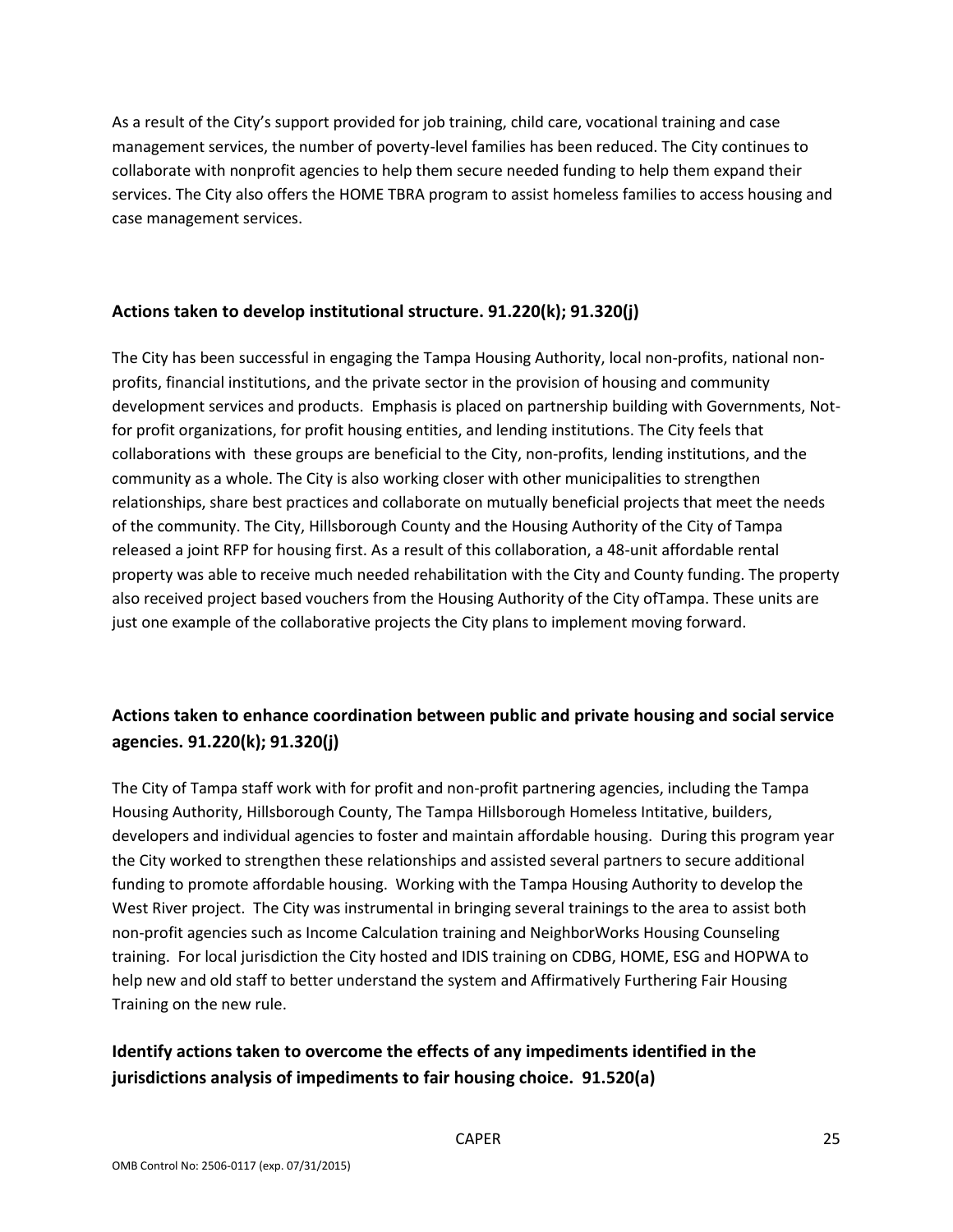To address the lack of extensive amounts of undeveloped land, the City encourages redevelopment and infill development in the City. The City provided three lots to Habitat for Humanity and as a result three low-income families purchased homes.

To address the high development fees, lengthy turnaround time of permitting and unnecessary regulations / procedure. The City works with the home builders association and other trade professionals to develop a user friendly system that allow for an expedited process. The high costs of development are linked primarily to fees outside the City's control. By encouraging affordable housing development on infill lots, developers are able to recognize reduced fees, as many of the impact costs are not applied when using existing infrastructure.

To address the lack of financing for potential home buyers and those wishing to renovate their homes, the City provides first-time home buyer and owner-occupied rehabilitation assistance programs. The City has engaged HUD approved housing counseling agencies to provide pre-purchase cousenling and assist potential homebuyers to improve their credit scores, resulting in better access to financing.

To address language barriers & cultural differences that might act as an impediment to housing, the City will continue its education program aimed at reaching Hispanic populations and others ethnic origins. All of the area housing counseling agencies offer services in English and Spanish. HCD has bi-lingual staff and offers program information in English and Spanish as well as encourages all housing partners to offer bi-lingual services or at a minimum to utilize the Florida Relay makes it easy for Spanish-speaking and English-speaking Florida Relay users to call one another by phone.

To better address the Fair Housing needs the City merged the Community Affairs (now Human Rights section) Division into the Housing and Community Development Division to offer the community better access and visibility. Many Tampa residents were unaware that the division exist and therfore did not access services.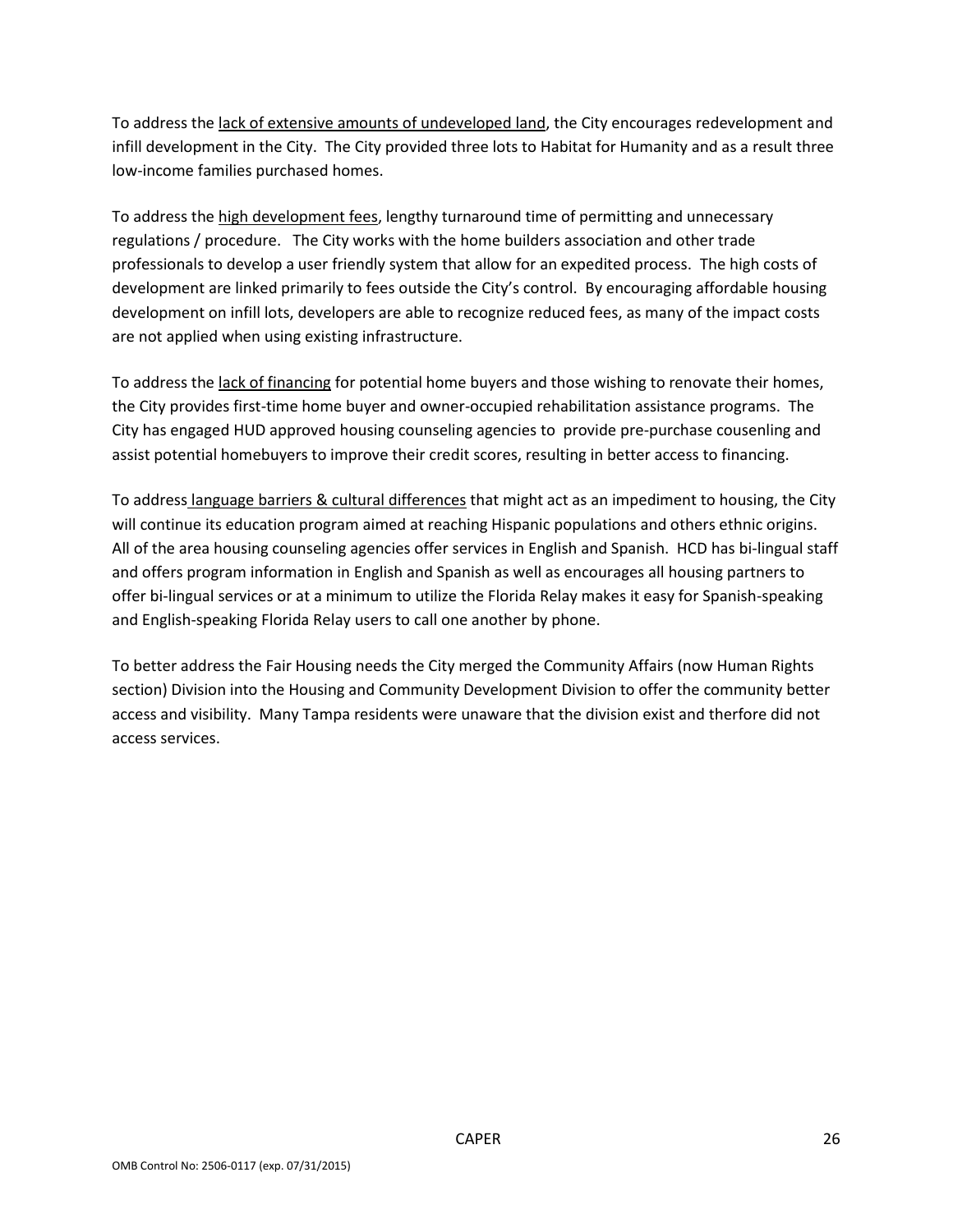## **CR-40 - Monitoring 91.220 and 91.230**

**Describe the standards and procedures used to monitor activities carried out in furtherance of the plan and used to ensure long-term compliance with requirements of the programs involved, including minority business outreach and the comprehensive planning requirements**

The City develops a monitoring schedule and a monitoring plan for each activity to include desk monitoring, performance reporting, and on-site reviews. The schedule is determined by the results of a project risk assessment and program requirements. Prior to the beginning of the contract period, staff schedules onsite technical assistance and training to each subrecipients to ensure all reporting requirements are well understood. It is the intent to monitor all projects on site at least once per year throughout the affordability period/minimum use periods, however based on the results of the risk assessment and scheduling, some monitorings may occur less often. As a result of the monitoring activities completed, several administrative and procedural revisions were required. Various organizations were encouraged to make improvements in their internal operations and were provided with guidance and technical assistance accordingly.

### **Citizen Participation Plan 91.105(d); 91.115(d)**

## **Describe the efforts to provide citizens with reasonable notice and an opportunity to comment on performance reports.**

The City of Tampa provides a minimum 15 day public notices of meetings, Action Plan, Request for Proposals, and CAPER through the newspaper, City website, internal posting and direct notification to those on the City's interested parties list. Throughout the year, City staff evaluates the programs through surveys, community and neighborhood meetings, and nonprofit events, to solicit public input. Throughout the program year staff provides technical assistance and makes changes to programs based on client and partner input.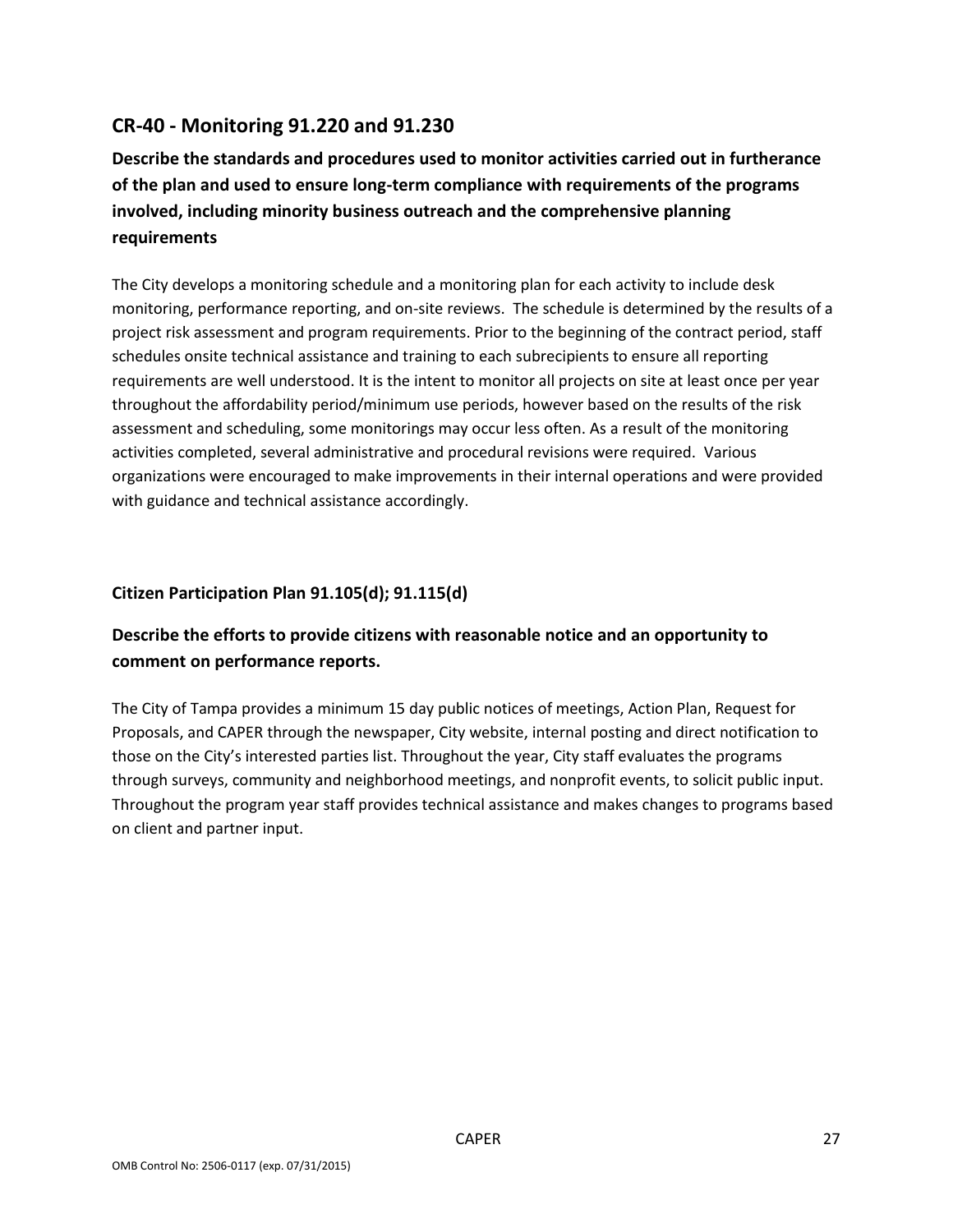# **CR-45 - CDBG 91.520(c)**

# **Specify the nature of, and reasons for, any changes in the jurisdiction's program objectives and indications of how the jurisdiction would change its programs as a result of its experiences.**

Each year staff takes the time to evaluate programs and processes to determine if any changes are needed. This year the HCD completed its Reorg which included merging Community Affairs (now Human Rights)into the Housing and Community Development Division. This allowed both divisions to operate more effectively and better address the impediments to Fair Housing. As a result, there was an increase in Fair Housing cases as the two divisions worked to provide a higher level of outreach and communication. Fair Housing was incorporated into many of the HCD program curriculums and Agency staff recieved fair housing training to better assist thier clients.

HCD also increased its outreach to the hispanic community, programs were advertised and offered in English and Spanish. This resulted in a higher number of clients accessing much needed programs to address thier housing needs.

| Does this Jurisdiction have any open Brownfields Economic Development                         | No |  |  |
|-----------------------------------------------------------------------------------------------|----|--|--|
| Initiative (BEDI) grants?                                                                     |    |  |  |
| formi escata del maggilla escasso italianante quel successo a strange distinguida la decisión |    |  |  |

**[BEDI grantees] Describe accomplishments and program outcomes during the last year.**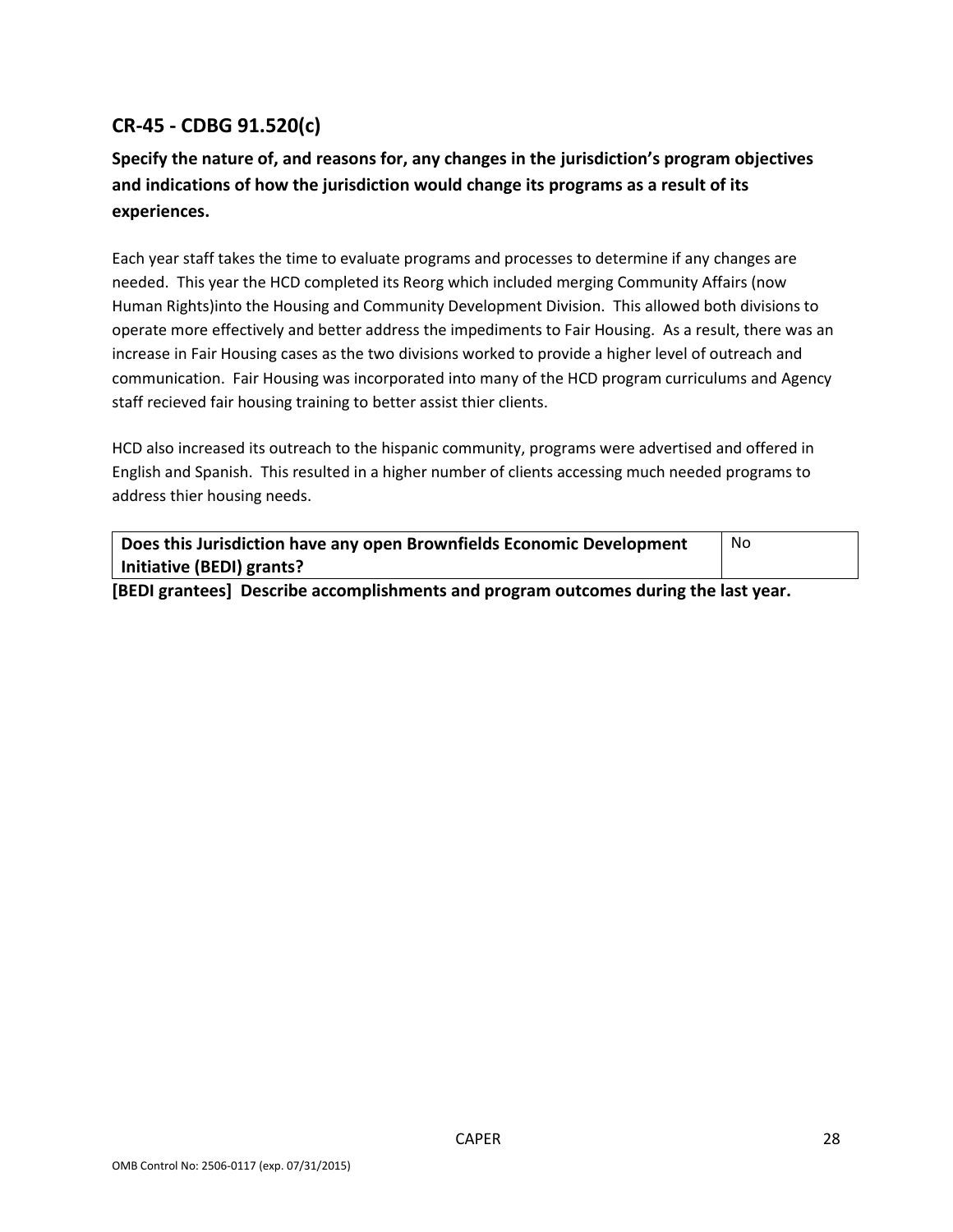# **CR-50 - HOME 91.520(d)**

## **Include the results of on-site inspections of affordable rental housing assisted under the program to determine compliance with housing codes and other applicable regulations**

Please list those projects that should have been inspected on-site this program year based upon the schedule in §92.504(d). Indicate which of these were inspected and a summary of issues that were detected during the inspection. For those that were not inspected, please indicate the reason and how you will remedy the situation.

| Centro Asturiano               |
|--------------------------------|
| <b>Mobley Park</b>             |
| Osborne Landing                |
| San Lorenzo Terrace            |
| House Of Hope                  |
| <b>Homeless Coalition/ACTS</b> |
| Columbus Arms                  |
| Miracle Place                  |
| Trio                           |

Ella

All of the projects passed the on-site inspection. These are some of the issues that were identified and quickly corrected. Sink stoppers missing, torn gasket in fridge, hot/cold maker missing from faucet, repair shower diverter, thermostat hanging from wall, broken outlet cover, 2 windows missing screens, egress window blocked, light cover missing on hall light, 1 missing smoke detector, outlet won't trip tester

# **Provide an assessment of the jurisdiction's affirmative marketing actions for HOME units. 92.351(b)**

<p align="LEFT" dir="LTR">The City utilizes subrecipients to administer HOME Funded programs. All subrecipients affirmatively market all units available for rent/sale in a manner to attract tenants or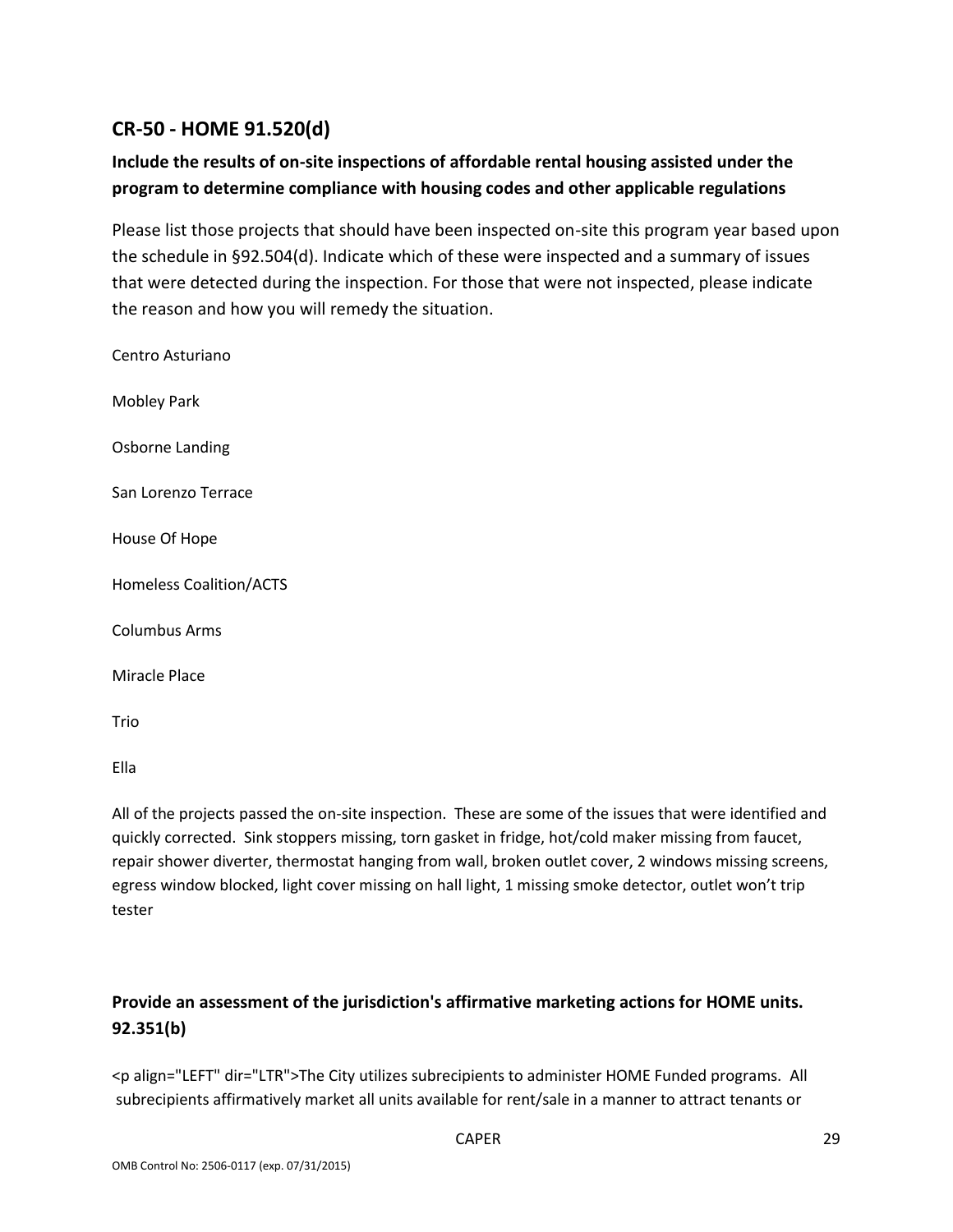homebuyers without regard to race, color, national origin, sex, religion, familial status or disability. In soliciting tenants/buyers, subrecipients market efforts include but not limited to:</p><p align="LEFT" dir="LTR">a) Use the Equal Housing Opportunity logo in all advertising;</p><p align="LEFT" dir="LTR">b) Display a Fair Housing poster in the rental and sales office; < /p>>>>>>> align="LEFT" dir="LTR">c) Advertise in the local minority newspapers and radio stations</p>>>>>p align="LEFT" dir="LTR">d) Market to Housing Authority tenants</p><p align="LEFT" dir="LTR">e) Comply with Section 8 Existing Housing Regulations when renting to any Section 8 tenant</p>>>>>> align="LEFT" dir="LTR"> </p>

# **Refer to IDIS reports to describe the amount and use of program income for projects, including the number of projects and owner and tenant characteristics**

# **Describe other actions taken to foster and maintain affordable housing. 91.220(k) (STATES ONLY: Including the coordination of LIHTC with the development of affordable housing). 91.320(j)**

The City of Tampa has a multi-pronged approach to fostering affordable housing. Working through the Affordable Housing Advisory Committee the HCd staff has been advocated for policies , programs, funding and projects that address the affordable housing needs in Tampa.

- 1. The City of Tamopa is a member of the Sadoski Coalition and in Januart 2016 the HCD Manager attended the press conference to advocate that the Florida State Legistlature allocate all of the funding for affordable housing and not reallocate funds to other causes.
- 2. In March the HCD Manager and the AHAC had a workshop with the City Council to discuss the affordable housing needs and the lack of affordable rental units.
- 3. The City of Tampa submitted a Choice Neighborhood Grant application to redevelop the redevelopment of the Bethune and North Boulevard an outdated THA project
- 4. Support the Tampa Housing Authorities application for LIHTC funding through the Florida Housing Finance Agency
- 5. Provided funding for the second phase of the Sulphur Spring project which will result in 25 new affordable single family homes
- 6. Contimued the Owner Occupied Rehab program
- 7. Provided funding to the CDC of Tampa to support the Beacon Homes project to develop 12 new homes inEast Tampa.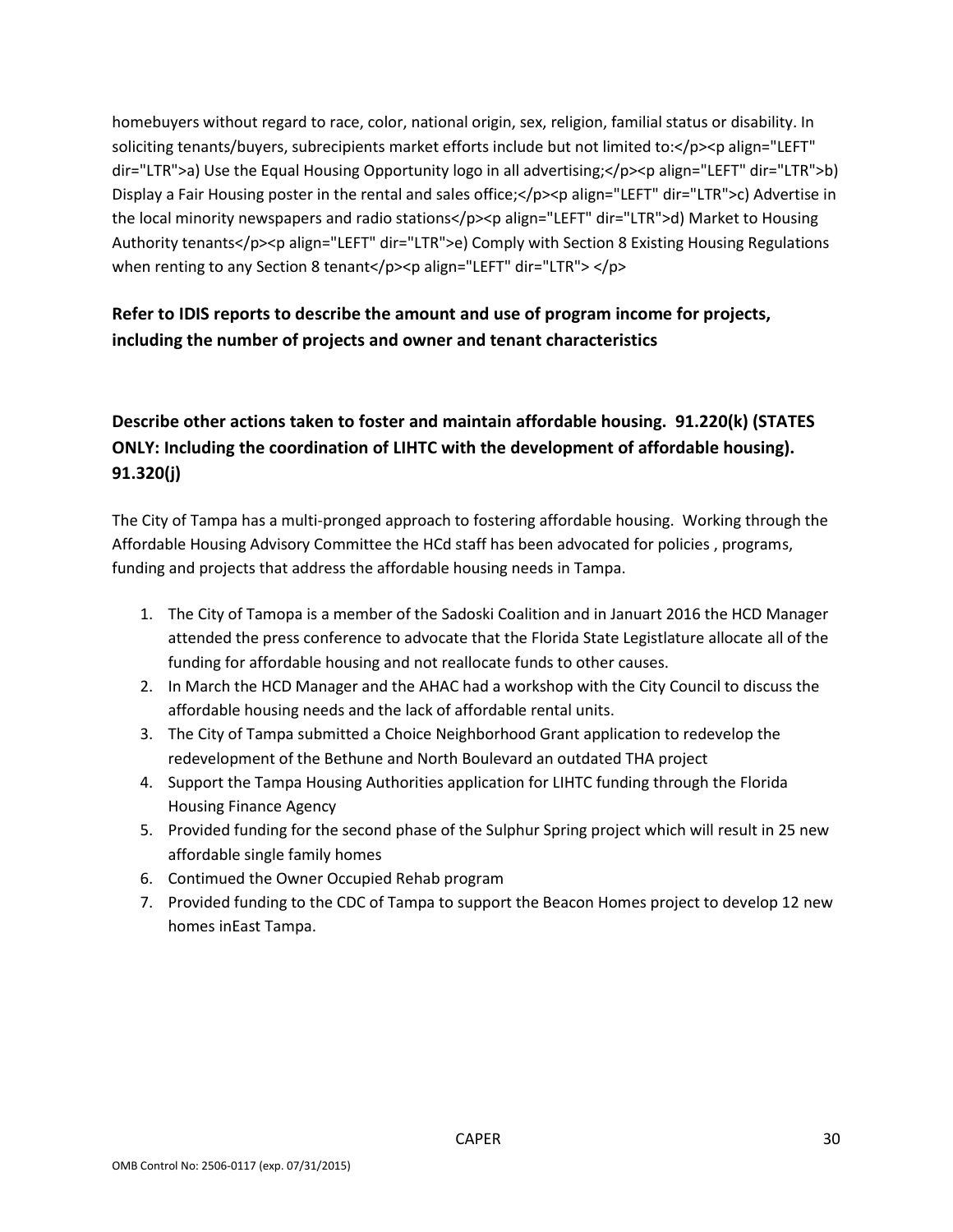# **CR-55 - HOPWA 91.520(e)**

### **Identify the number of individuals assisted and the types of assistance provided**

Table for report on the one-year goals for the number of households provided housing through the use of HOPWA activities for: short-term rent, mortgage, and utility assistance payments to prevent homelessness of the individual or family; tenant-based rental assistance; and units provided in housing facilities developed, leased, or operated with HOPWA funds.

| Number of Households Served Through:              | <b>One-year Goal</b> | Actual |
|---------------------------------------------------|----------------------|--------|
| Short-term rent, mortgage, and utility assistance |                      |        |
| to prevent homelessness of the individual or      |                      |        |
| family                                            | 50                   | 31     |
| Tenant-based rental assistance                    | 373                  | 309    |
| Units provided in permanent housing facilities    |                      |        |
| developed, leased, or operated with HOPWA         |                      |        |
| funds                                             | 63                   | 32     |
| Units provided in transitional short-term housing |                      |        |
| facilities developed, leased, or operated with    |                      |        |
| <b>HOPWA funds</b>                                | 0                    | 26     |
|                                                   |                      |        |

**Table 14 – HOPWA Number of Households Served**

#### **Narrative**

During PY15, a total of 31 households were housed in facility-based supportive housing; 309 households were housed with tenant-based rental assistance; 26 households were housed in transitional/ short term facilities; 31 households were served with Short-Term Rent, Mortgage and Utility Assistance and 212 households with HIV/AIDS and their affected family members were provided non-housing related supportive services that included mental health and substance abuse counseling, day care, nutritional services, transportation, and assistance in gaining access to local, State and Federal government benefits and services. When including all persons served, a total of 610 households were served with support services and housing.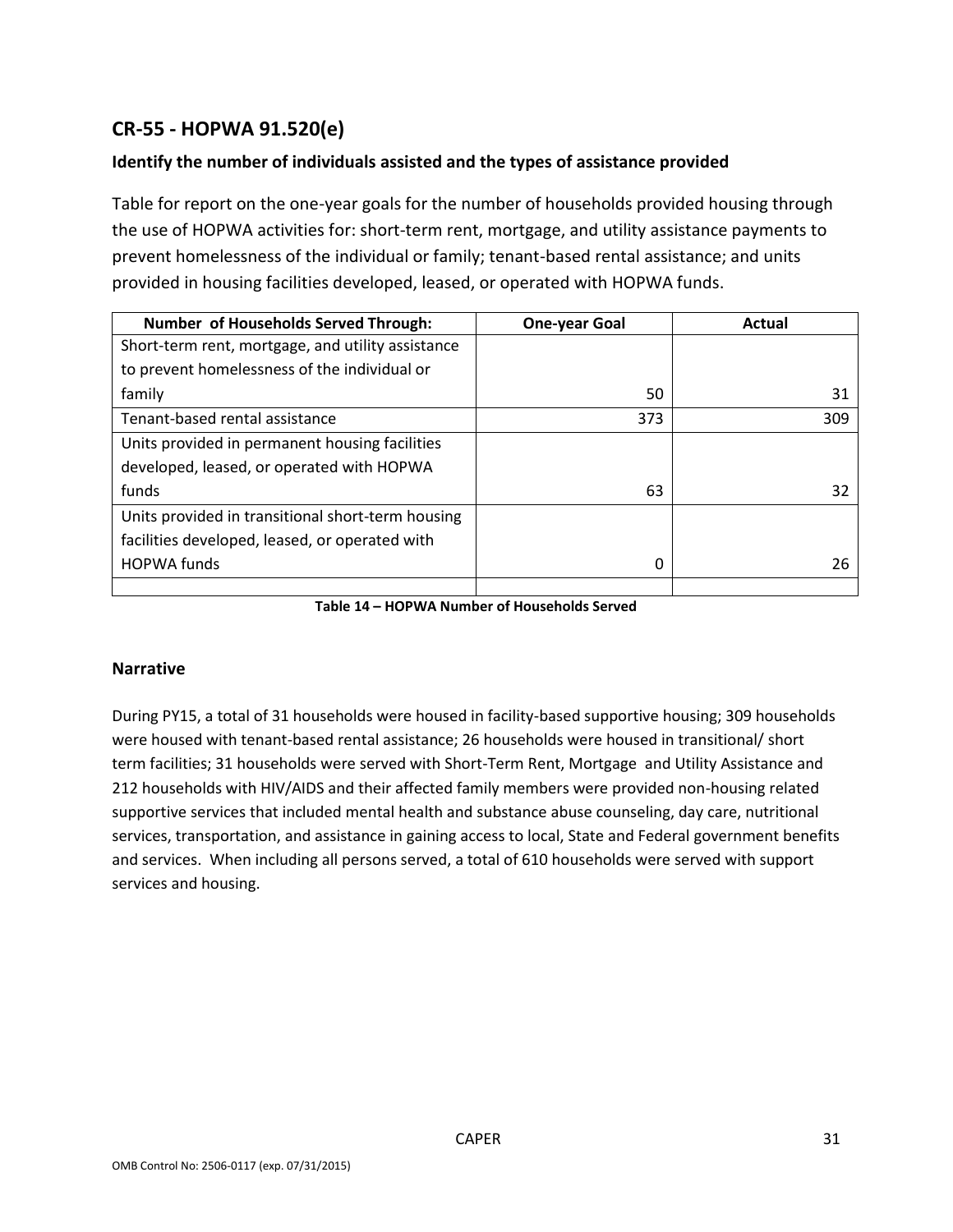## **CR-60 - ESG 91.520(g) (ESG Recipients only)**

#### **ESG Supplement to the CAPER in** *e-snaps*

#### **For Paperwork Reduction Act**

# **1. Recipient Information—All Recipients Complete Basic Grant Information Recipient Name** TAMPA **Organizational DUNS Number** 059071860 **EIN/TIN Number** 591101138 **Indentify the Field Office** JACKSONVILLE **Identify CoC(s) in which the recipient or subrecipient(s) will provide ESG assistance** Tampa/Hillsborough County CoC **ESG Contact Name Prefix** Mrs **First Name** KAYON **Middle Name** L Last Name **HENDERSON Suffix** 0 **Title** Community Development Specialist II **ESG Contact Address Street Address 1** City of Tampa **Street Address 2** 306 E. Jackson Street **City** Tampa **State** FL **ZIP Code Phone Number** 8132747999 **Extension** 0 **Fax Number** 8132747745 **Email Address** KAYON.HENDERSON@TAMPAGOV.NET **ESG Secondary Contact Prefix** Ms **First Name** Qiana Last Name **Daughtry Suffix** 0 **Title** Community Development Coordinator **Phone Number** 8132747998 **Extension** 0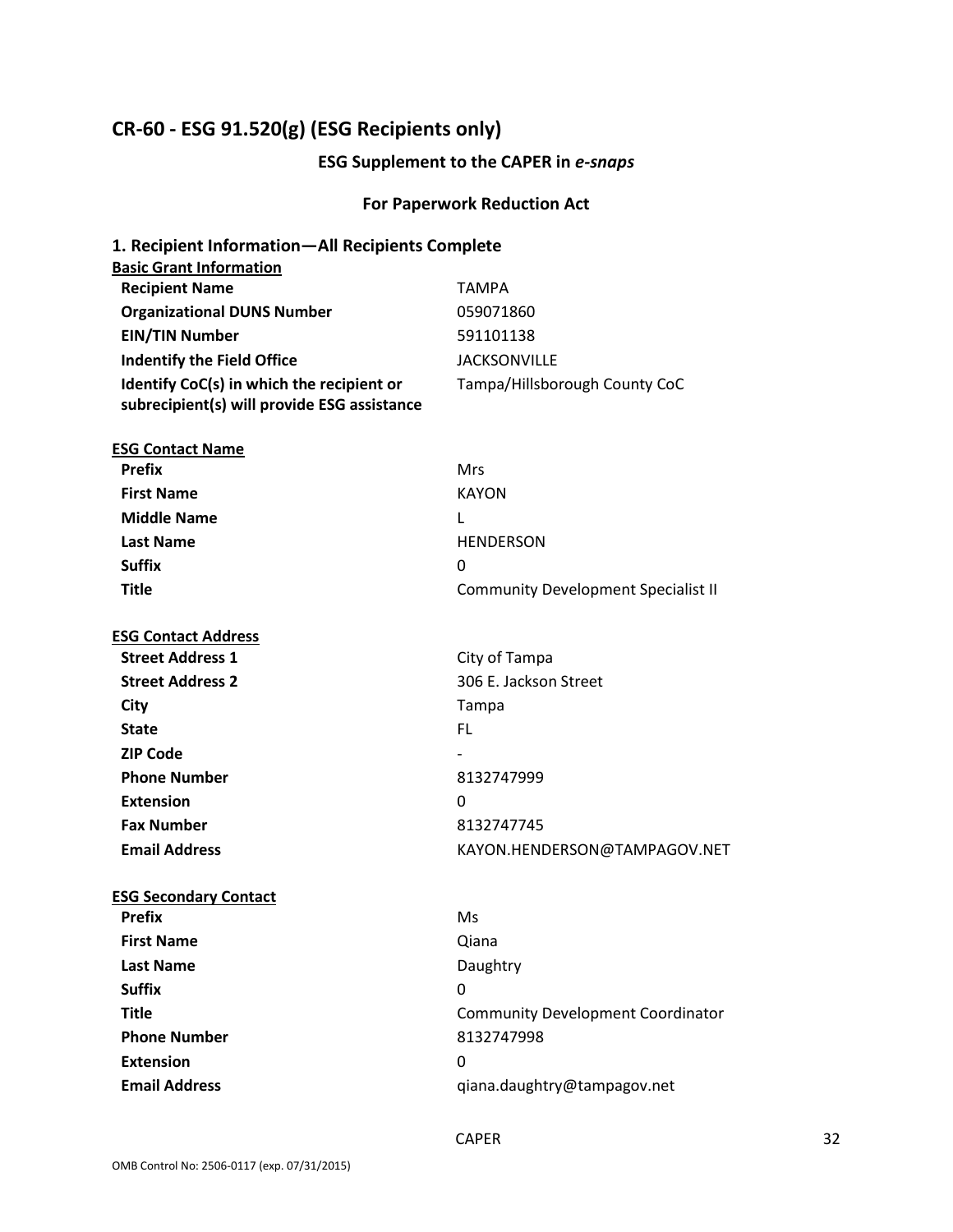### **2. Reporting Period—All Recipients Complete**

| <b>Program Year Start Date</b> | 10/01/2015 |
|--------------------------------|------------|
| <b>Program Year End Date</b>   | 09/30/2016 |

### **3a. Subrecipient Form – Complete one form for each subrecipient**

**Subrecipient or Contractor Name City State Zip Code DUNS Number Is subrecipient a vistim services provider Subrecipient Organization Type ESG Subgrant or Contract Award Amount**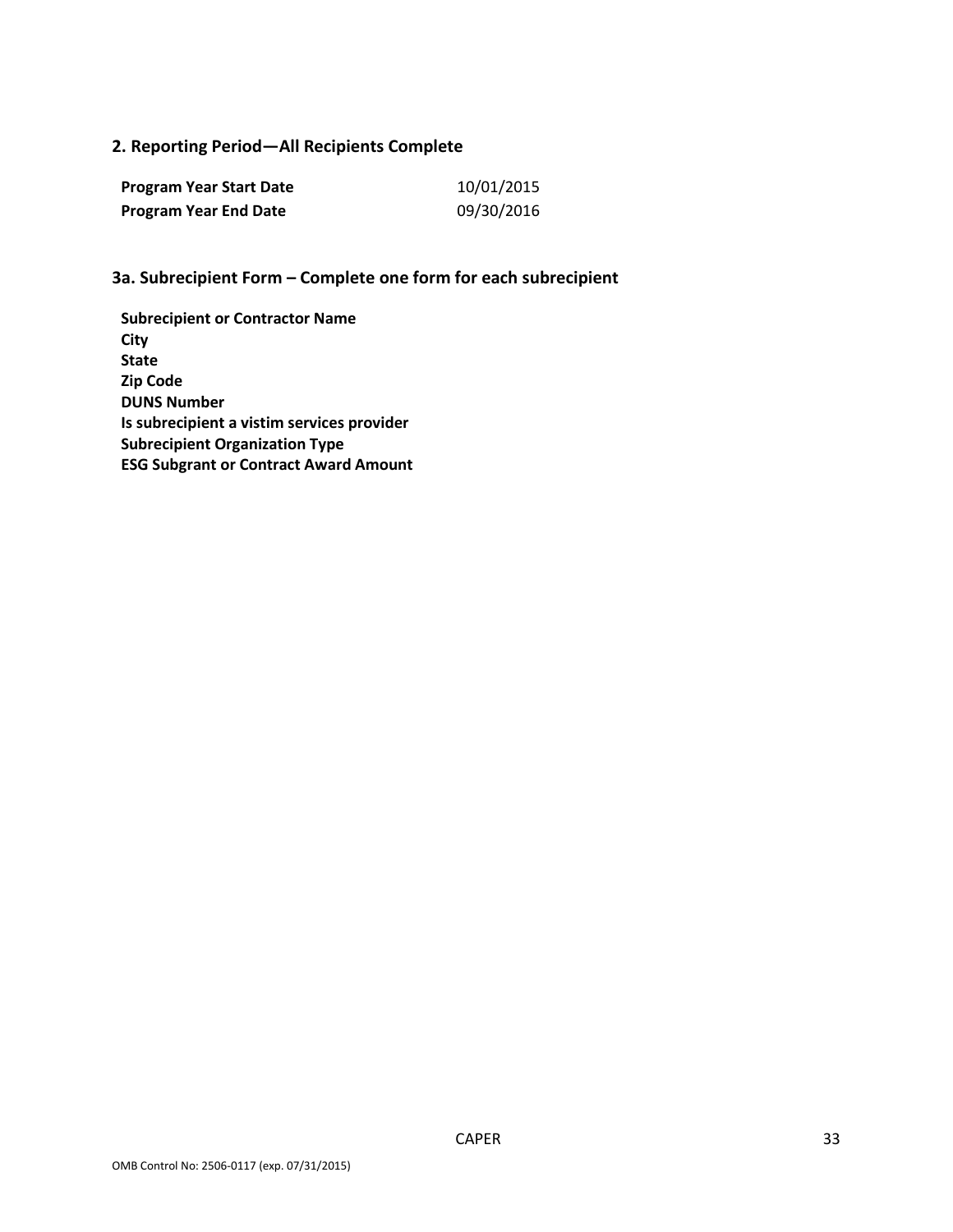## **CR-65 - Persons Assisted**

#### **4. Persons Served**

### **4a. Complete for Homelessness Prevention Activities**

| <b>Number of Persons in</b> | <b>Total</b> |
|-----------------------------|--------------|
| <b>Households</b>           |              |
| Adults                      |              |
| Children                    |              |
| Don't Know/Refused/Other    |              |
| <b>Missing Information</b>  |              |
| Total                       |              |

**Table 15 – Household Information for Homeless Prevention Activities**

### **4b. Complete for Rapid Re-Housing Activities**

| <b>Number of Persons in</b><br><b>Households</b> | <b>Total</b> |
|--------------------------------------------------|--------------|
| Adults                                           | 43           |
| Children                                         |              |
| Don't Know/Refused/Other                         |              |
| Missing Information                              |              |
| Total                                            |              |

**Table 16 – Household Information for Rapid Re-Housing Activities**

### **4c. Complete for Shelter**

| <b>Number of Persons in</b> | Total |
|-----------------------------|-------|
| <b>Households</b>           |       |
| <b>Adults</b>               | 692   |
| Children                    | 658   |
| Don't Know/Refused/Other    |       |
| Missing Information         |       |
| Total                       | 1,350 |

**Table 17 – Shelter Information**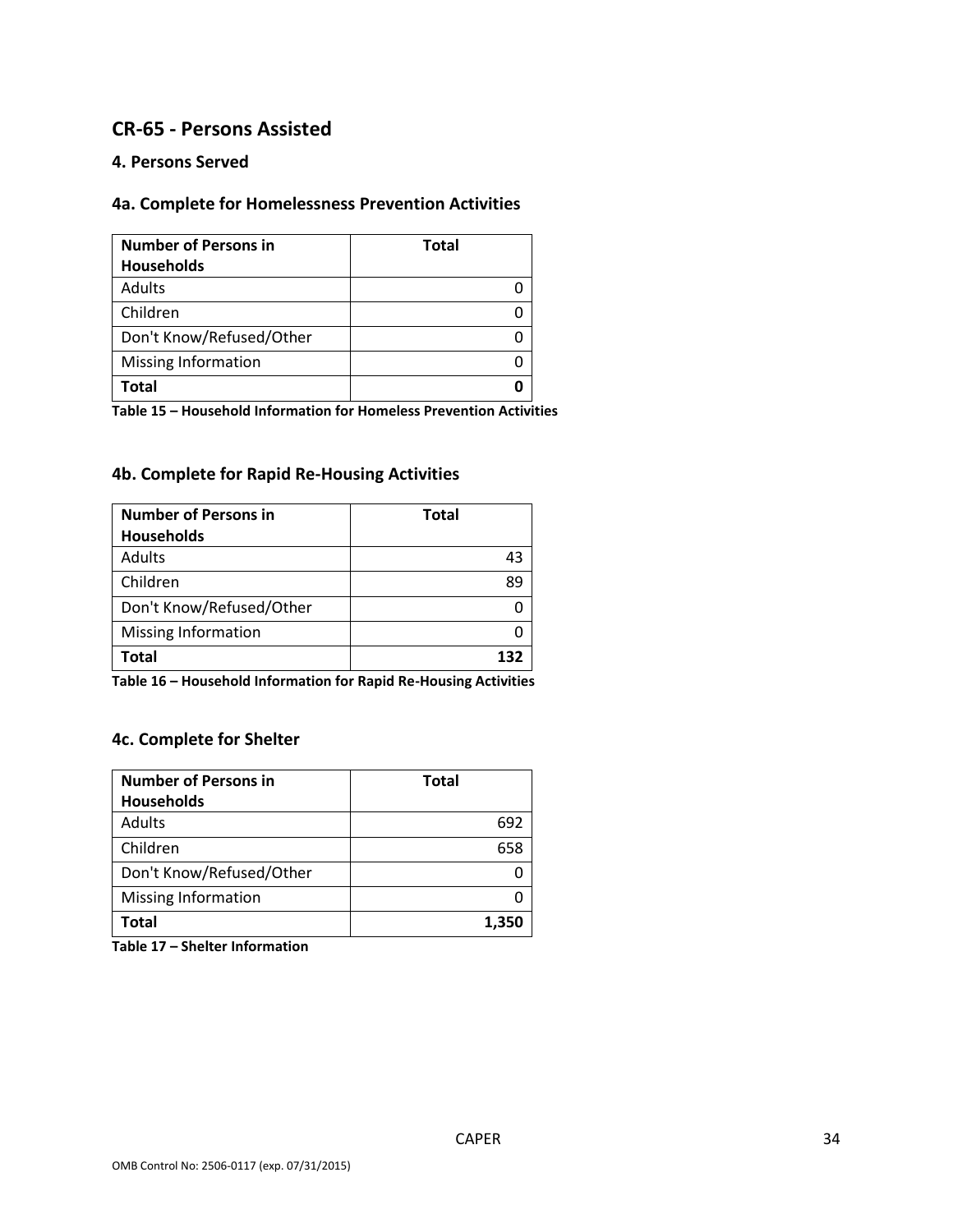#### **4d. Street Outreach**

| <b>Number of Persons in</b> | <b>Total</b> |
|-----------------------------|--------------|
| <b>Households</b>           |              |
| Adults                      |              |
| Children                    |              |
| Don't Know/Refused/Other    |              |
| <b>Missing Information</b>  |              |
| Total                       |              |

**Table 18 – Household Information for Street Outreach**

### **4e. Totals for all Persons Served with ESG**

| <b>Number of Persons in</b> | <b>Total</b> |
|-----------------------------|--------------|
| <b>Households</b>           |              |
| <b>Adults</b>               | 735          |
| Children                    | 747          |
| Don't Know/Refused/Other    |              |
| <b>Missing Information</b>  |              |
| Total                       | 1.482        |

**Table 19 – Household Information for Persons Served with ESG**

### **5. Gender—Complete for All Activities**

|                          | <b>Total</b> |
|--------------------------|--------------|
| Male                     | 386          |
| Female                   | 1,096        |
| Transgender              |              |
| Don't Know/Refused/Other |              |
| Missing Information      |              |
| Total                    | 1.482        |

**Table 20 - Gender Information**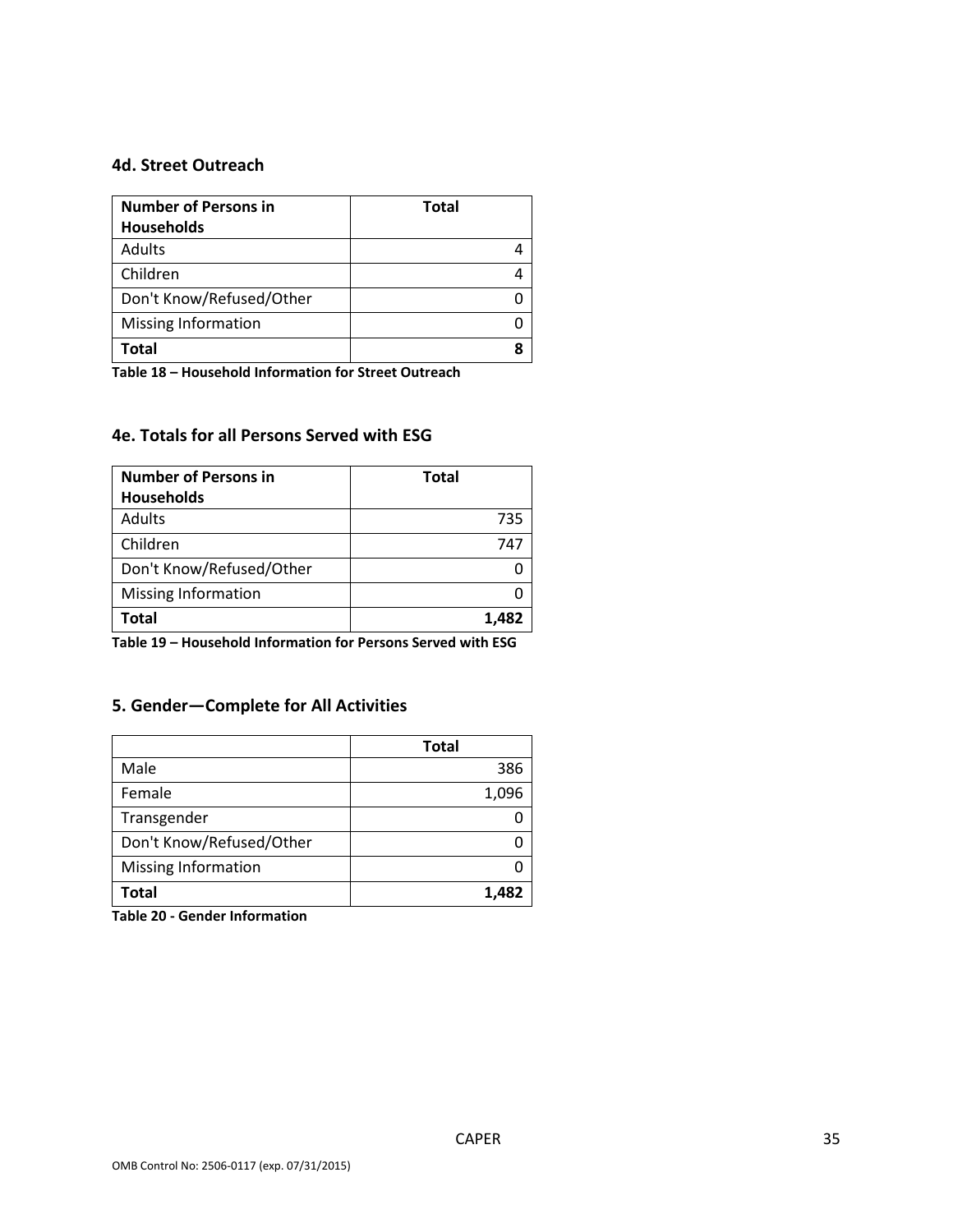## **6. Age—Complete for All Activities**

|                          | <b>Total</b> |
|--------------------------|--------------|
| Under 18                 | 748          |
| 18-24                    | 192          |
| 25 and over              | 542          |
| Don't Know/Refused/Other |              |
| Missing Information      |              |
| Total                    | 1,482        |

**Table 21 – Age Information**

# **7. Special Populations Served—Complete for All Activities**

| Subpopulation                     | <b>Total</b> | <b>Total Persons</b><br>Served-<br><b>Prevention</b> | <b>Total Persons</b><br>Served - RRH | <b>Total</b><br><b>Persons</b><br>Served in<br><b>Emergency</b><br><b>Shelters</b> |
|-----------------------------------|--------------|------------------------------------------------------|--------------------------------------|------------------------------------------------------------------------------------|
| Veterans                          | 9            | 0                                                    | $\mathbf{1}$                         | 8                                                                                  |
| <b>Victims of Domestic</b>        |              |                                                      |                                      |                                                                                    |
| Violence                          | 1,227        | 0                                                    | 7                                    | 1,220                                                                              |
| Elderly                           | 4            | $\Omega$                                             | $\mathbf{1}$                         | 3                                                                                  |
| HIV/AIDS                          | 1            | 0                                                    | 1                                    | 0                                                                                  |
| <b>Chronically Homeless</b>       | 1            | $\Omega$                                             | 0                                    | 1                                                                                  |
| <b>Persons with Disabilities:</b> |              |                                                      |                                      |                                                                                    |
| Severely Mentally                 |              |                                                      |                                      |                                                                                    |
| Ш                                 | 6            | $\mathbf 0$                                          | 3                                    | 3                                                                                  |
| <b>Chronic Substance</b>          |              |                                                      |                                      |                                                                                    |
| Abuse                             | 4            | 0                                                    | 1                                    | 3                                                                                  |
| <b>Other Disability</b>           | 270          | 0                                                    | 5                                    | 265                                                                                |
| Total                             |              |                                                      |                                      |                                                                                    |
| (Unduplicated if                  |              |                                                      |                                      |                                                                                    |
| possible)                         | 1,522        | 0                                                    | 0                                    | 0                                                                                  |

### **Number of Persons in Households**

**Table 22 – Special Population Served**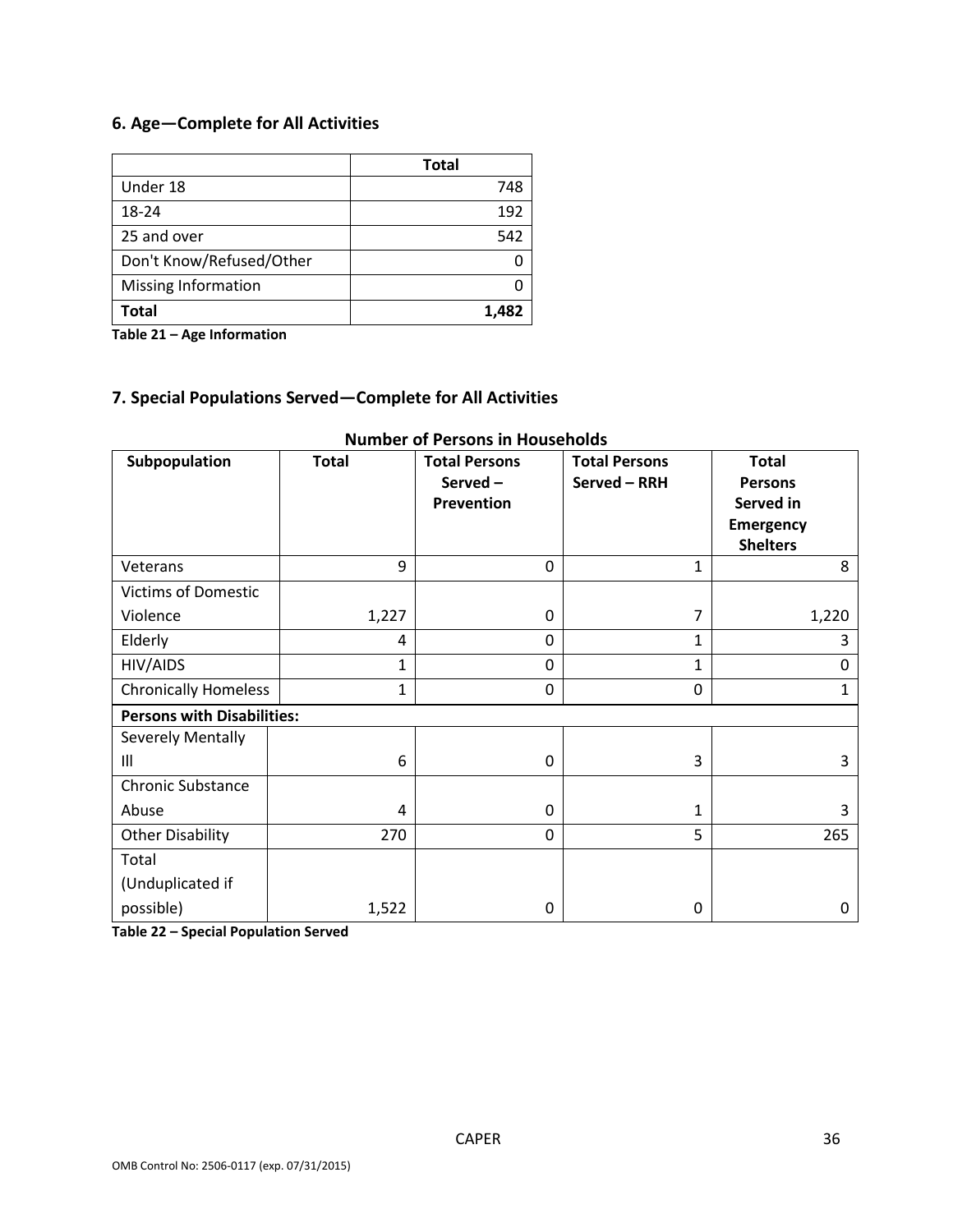# **CR-70 – ESG 91.520(g) - Assistance Provided and Outcomes**

### **10. Shelter Utilization**

| Number of New Units - Rehabbed       |        |
|--------------------------------------|--------|
| Number of New Units - Conversion     |        |
| Total Number of bed-nights available | 55.243 |
| Total Number of bed-nights provided  | 41.700 |
| <b>Capacity Utilization</b>          | 75.48% |

**Table 23 – Shelter Capacity**

## **11. Project Outcomes Data measured under the performance standards developed in consultation with the CoC(s)**

During the months of October through September 495 or 80.9% of the 612 adult participants residing in The Spring's shelter were connected to community resources with 3,180 referrals.

Residents who participated in Alpha House program received case management services to resolve the issues that led to their homelessness, obtain the skills and support necessary to gain and maintain employment, and secure suitable housing for themselves and their families.

The ESG grant funds were utilized to provide operating costs of emergency shelter for 23 beds and a total of 80 households.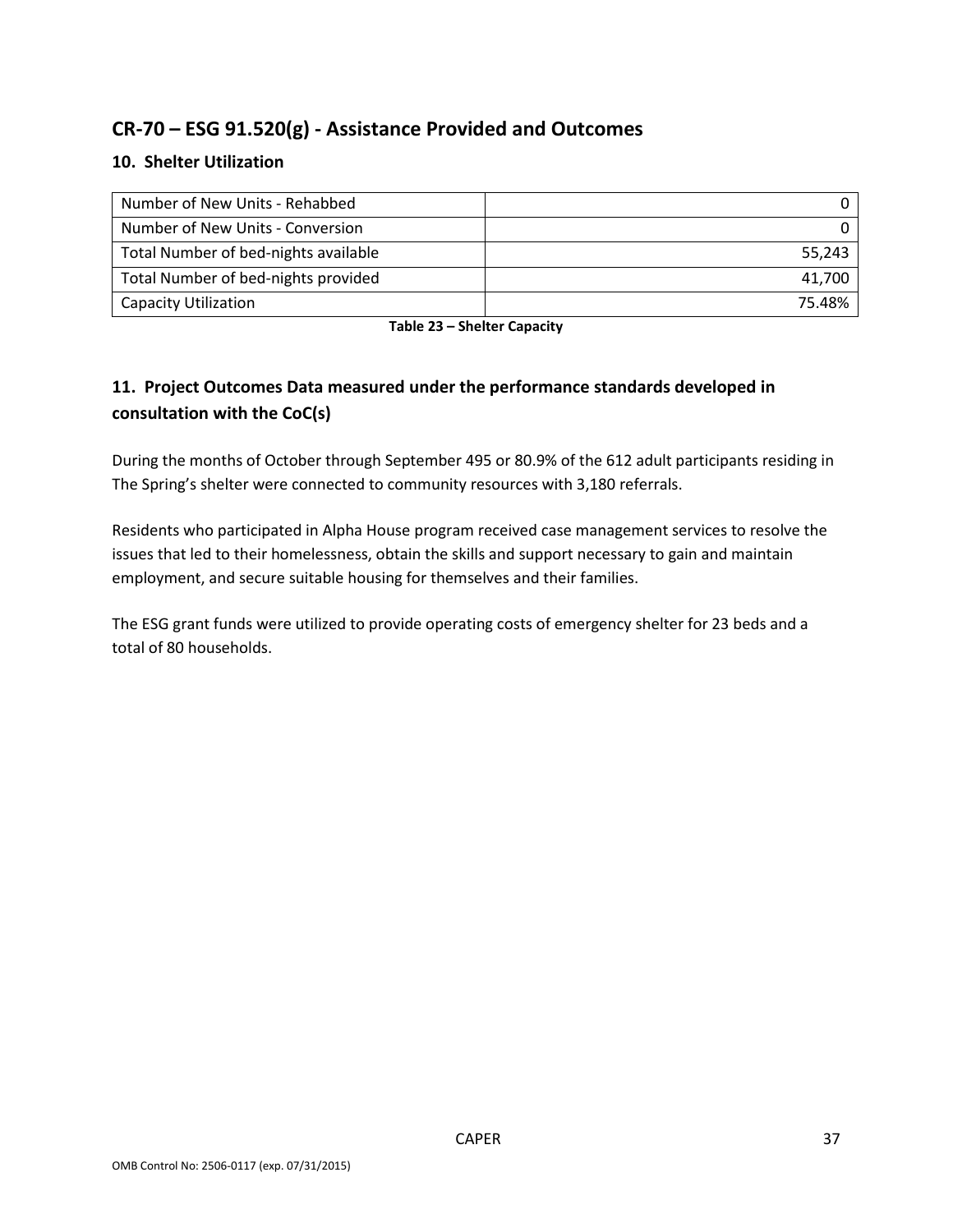# **CR-75 – Expenditures**

### **11. Expenditures**

### **11a. ESG Expenditures for Homelessness Prevention**

|                                                      | <b>Dollar Amount of Expenditures in Program Year</b> |      |      |
|------------------------------------------------------|------------------------------------------------------|------|------|
|                                                      | 2013                                                 | 2014 | 2015 |
| <b>Expenditures for Rental Assistance</b>            |                                                      | 0    |      |
| Expenditures for Housing Relocation and              |                                                      |      |      |
| <b>Stabilization Services - Financial Assistance</b> |                                                      | 0    |      |
| Expenditures for Housing Relocation &                |                                                      |      |      |
| <b>Stabilization Services - Services</b>             | 0                                                    | 0    |      |
| Expenditures for Homeless Prevention under           |                                                      |      |      |
| <b>Emergency Shelter Grants Program</b>              |                                                      | 0    |      |
| <b>Subtotal Homelessness Prevention</b>              |                                                      | Ω    |      |

**Table 24 – ESG Expenditures for Homelessness Prevention**

### **11b. ESG Expenditures for Rapid Re-Housing**

|                                                      | <b>Dollar Amount of Expenditures in Program Year</b> |        |        |
|------------------------------------------------------|------------------------------------------------------|--------|--------|
|                                                      | 2013                                                 | 2014   | 2015   |
| <b>Expenditures for Rental Assistance</b>            | 108,893                                              | 84,168 | 69,856 |
| Expenditures for Housing Relocation and              |                                                      |        |        |
| <b>Stabilization Services - Financial Assistance</b> | 0                                                    | 0      |        |
| Expenditures for Housing Relocation &                |                                                      |        |        |
| <b>Stabilization Services - Services</b>             | 0                                                    | 0      |        |
| Expenditures for Homeless Assistance under           |                                                      |        |        |
| <b>Emergency Shelter Grants Program</b>              | 0                                                    | 0      |        |
| <b>Subtotal Rapid Re-Housing</b>                     | 108,893                                              | 84,168 | 69,856 |

**Table 25 – ESG Expenditures for Rapid Re-Housing**

### **11c. ESG Expenditures for Emergency Shelter**

|                           | <b>Dollar Amount of Expenditures in Program Year</b> |         |         |
|---------------------------|------------------------------------------------------|---------|---------|
|                           | 2013                                                 | 2014    | 2015    |
| <b>Essential Services</b> |                                                      |         |         |
| Operations                | 112,844                                              | 131,263 | 122,304 |
| Renovation                |                                                      | 0       |         |
| Major Rehab               |                                                      | 0       |         |
| Conversion                |                                                      | 0       |         |
| Subtotal                  | 112,844                                              | 131,263 | 122,304 |